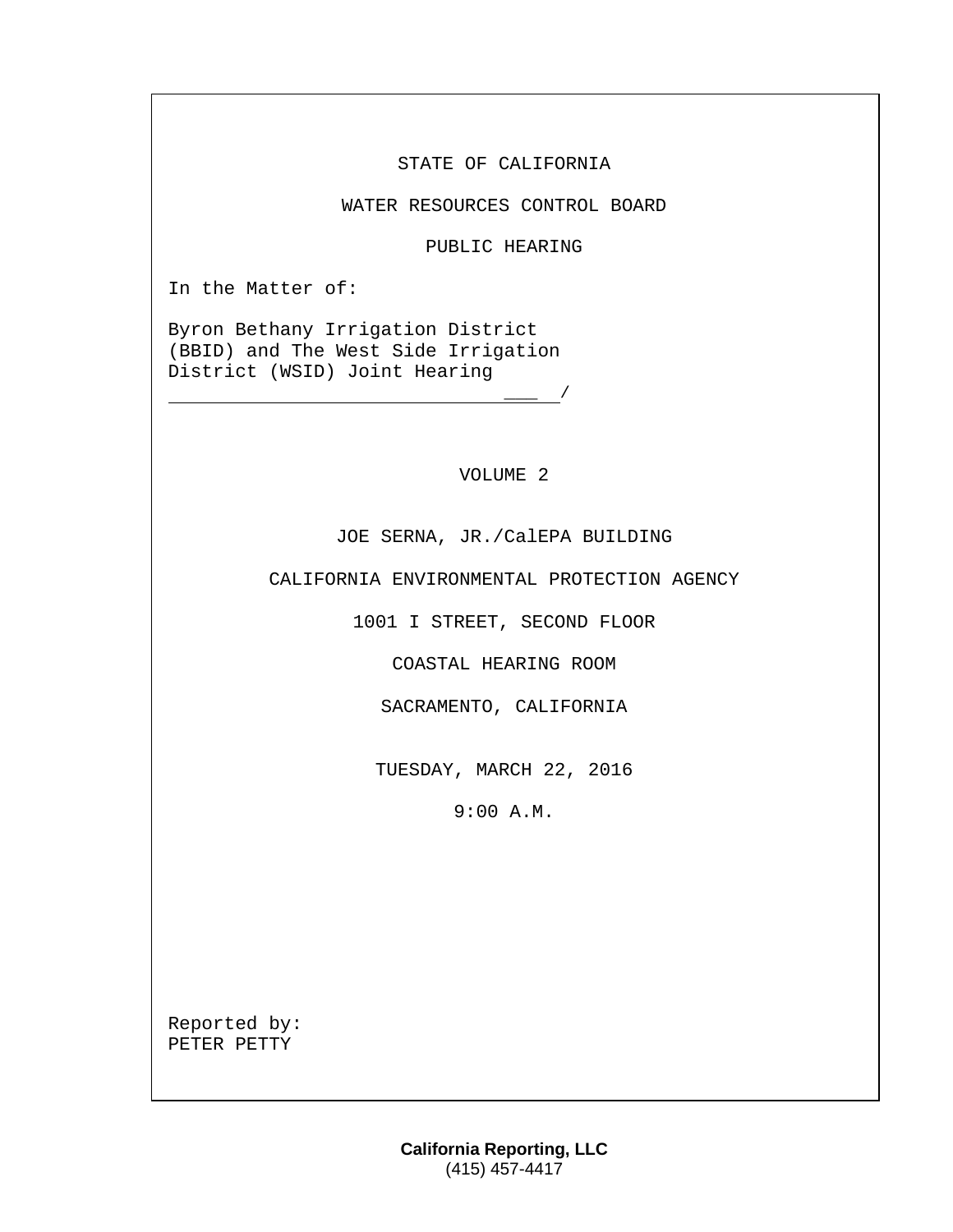### APPEARANCES

## CO-HEARING OFFICERS:

Ms. Tam Doduc, Chair

Ms. Frances Spivy-Weber, Vice Chair

# WATER BOARD STAFF:

Ms. Nicole Kuenzi, Counsel

Mr. Ernie Mona, Water Resource Control Engineer

Ms. Jane Farwell-Jensen, Environmental Scientist

Mr. Rich Satkowski, Senior Water Resource Control Engineer

Mr. Michael Buckman, Hearing Unit Chief

## INTERESTED PARTIES:

DIVISION OF WATER RIGHTS (DWR) - PROSECUTION TEAM

Mr. Andrew Tauriainen, Senior Staff Counsel Office of Enforcement 1001 I Street Sacramento, CA 95814

Mr. Ken Petruzzelli

Mr. John Prager

Ms. Jennifer Kalnins Temple, Department of Justice, Office of Attorney General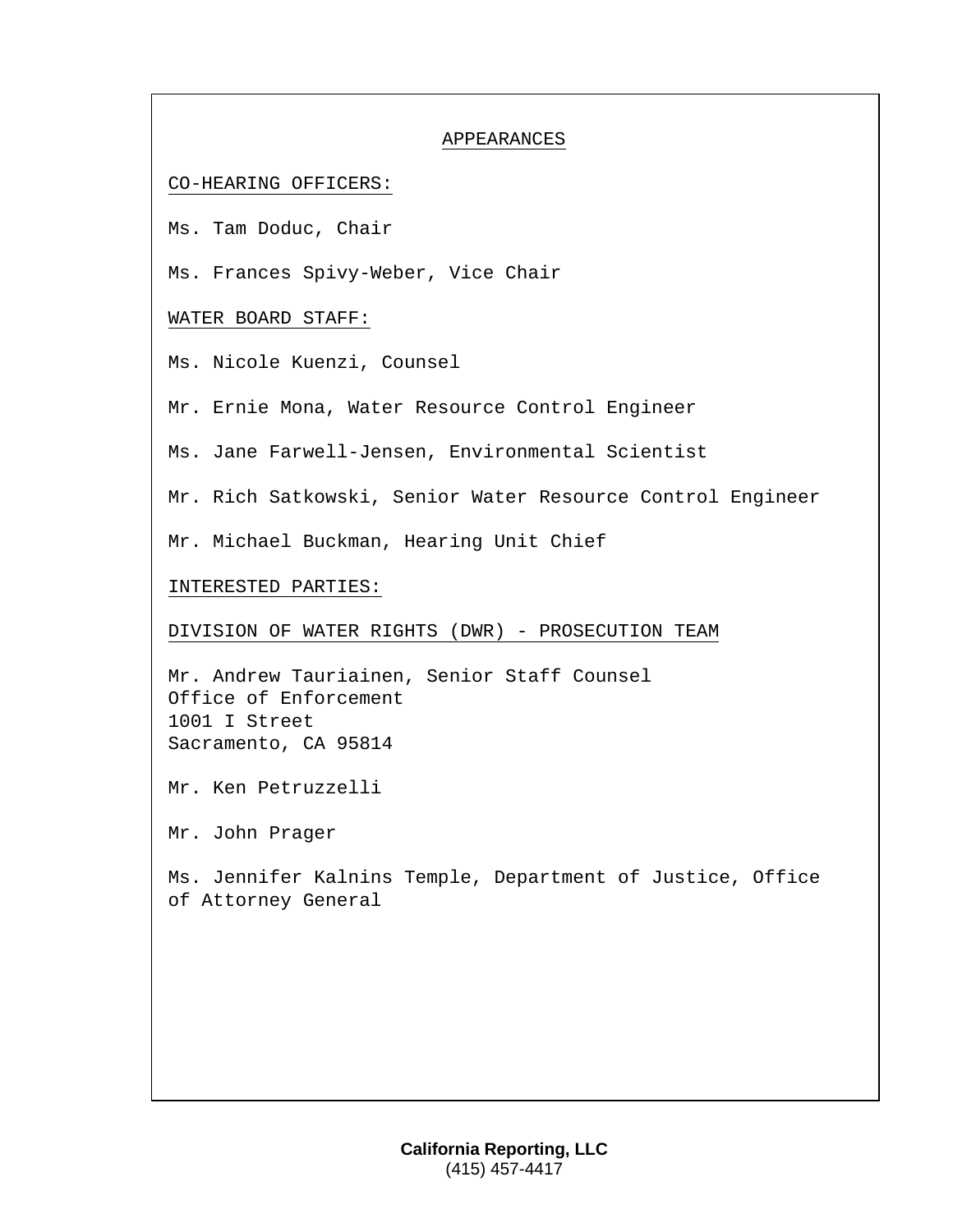### APPEARANCES (CONT.)

CALIFORNIA DEPARTMENT OF WATER RESOURCES

```
Ms. Robin McGinnis, Office of Chief Counsel
Ms. Cathy Cavanaugh, Office of Chief Counsel
1416 9th Street, 11th Floor
Sacramento, CA 95814
```
#### BYRON BETHANY IRRIGATION DISTRICT (BBID)

SOMACH SIMMONS & DUNN BY: Mr. Daniel Kelly Mr. Michael Vergara Mr. Aaron A. Ferguson Ms. Uoxina Santos-Aguirre, Paralegal 500 Capitol Mall, Suite 1000 Sacramento, CA 95814

Mr. Rick Gilmore, Byron Bethany Irrigation District

THE WEST SIDE IRRIGATION DISTRICT (WSID)/BANTA-CARBONA IRRIGATION DISTRICT (BCID)/PATTERSON IRRIGATION DISTRICT (PID)

HERUM, CRABTREE, SUNTAG BY: Ms. Jeanne M. Zolezzi Ms. Janelle Krattiger 5757 Pacific Avenue, Suite 222 Stockton, CA 95207

SOUTH DELTA WATER AGENCY

HARRIS PERISO & RUIZ By: Mr. Dean Ruiz 3439 Brookside Road Stockton, CA 95219

CENTRAL DELTA WATER AGENCY

SPALETTA LAW, PC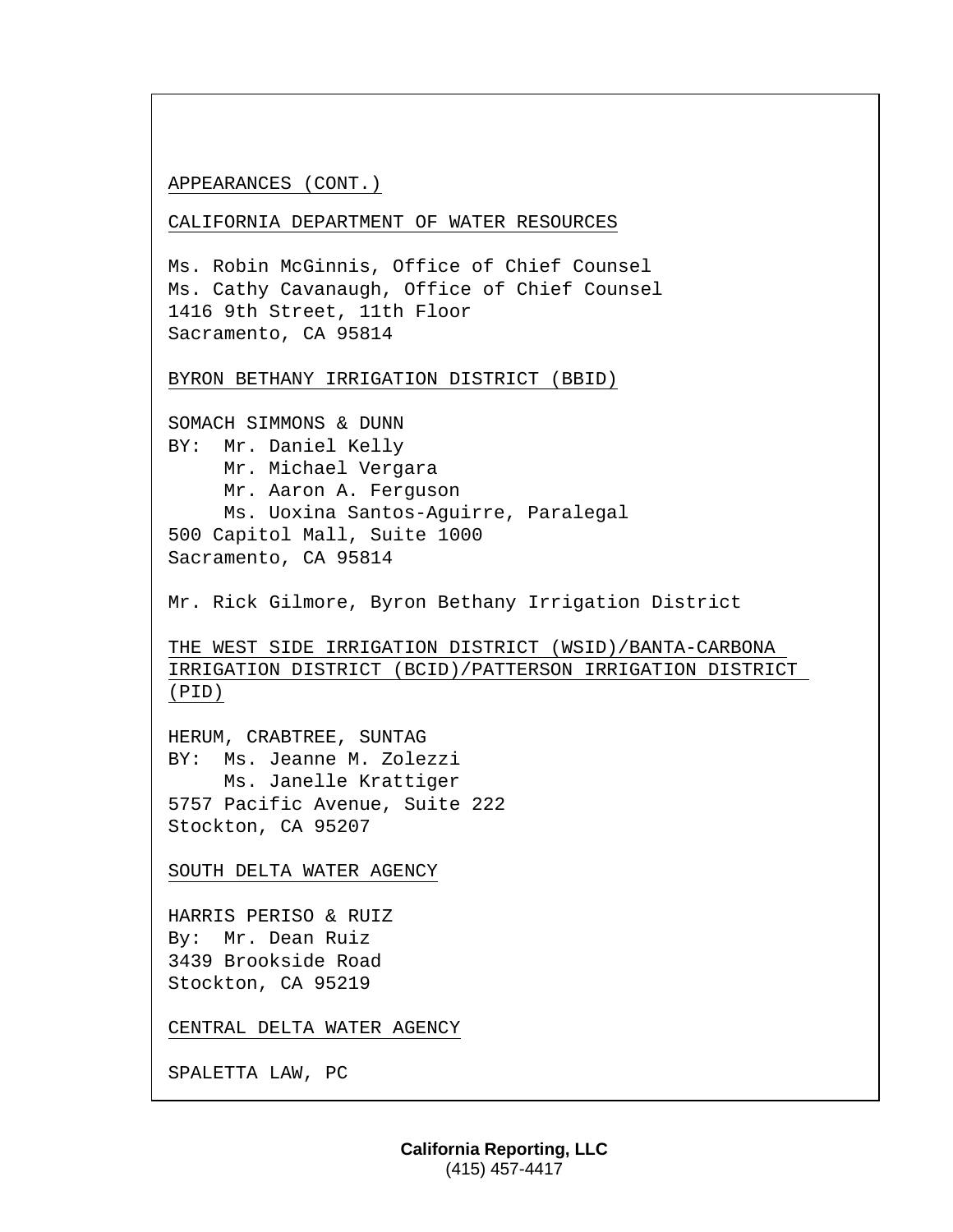By: Ms. Jennifer Spaletta Mr. Russell Frink 225 West Oak Street Lodi, CA 95240 APPEARANCES (CONT.)

### RICHARD MORAT

Mr. Richard Morat 2821 Berkshire Way Sacramento, CA 95864

SAN JOAQUIN TRIBUTARIES AUTHORITY

O'Laughlin & Paris, LLP By: Mr. Tim O'Laughlin 2617 K Street, Suite 100 Sacramento, CA 95816

STATE WATER CONTRACTORS

DUANE MORRIS By: Ms. Jolie-Anne Ansley One Market Plaza, Suite 2200 San Francisco, CA 94105

Ms. Becky Dell Sheehan, Metropolitan Water District of Southern California

WESTLANDS WATER DISTRICT (WWD)

Mr. Philip A. Williams, Deputy General Counsel, WWD 400 Capitol Mall, 20th Floor Sacramento, CA 95814

KRONICK, MOSKOVITZ, TIEDEMANN & GIRARD

By: Ms. Rebecca Akroyd Ms. Elizabeth Leeper 400 Capitol Mall, 27th Floor Sacramento, CA 95814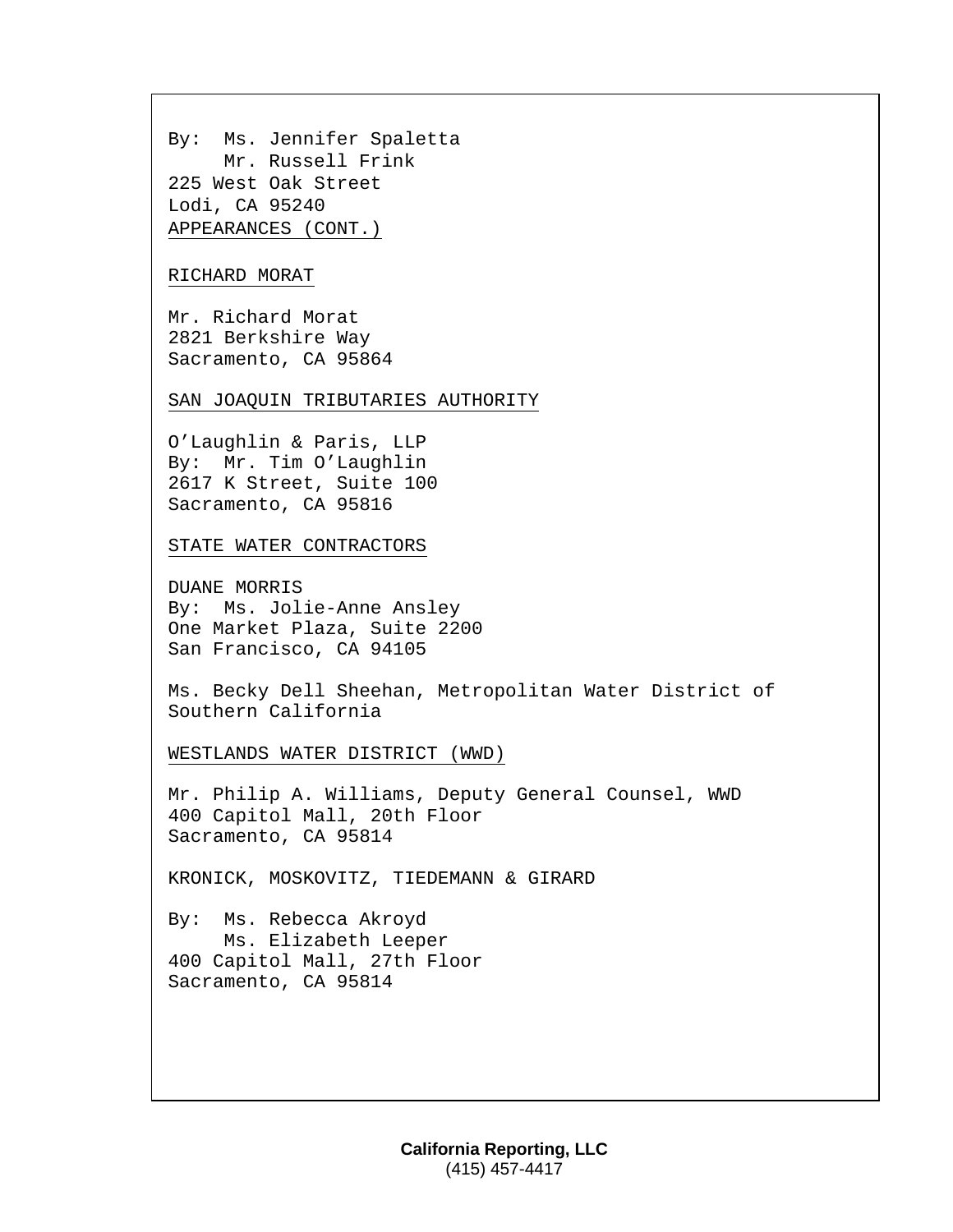` 1 1 P R O C E E D I N G S 2 March 22, 2016 9:00 a.m. 3 CO-HEARING OFFICER DODUC: And we're going to 4 resume. Again, I'm Tam Doduc, State Water Board Member and 5 Hearing Officer for the BBID ACL. 6 To my left, Vice Chair Frances Spivy-Weber, and 7 Hearing Officer for West Side Irrigation District, Draft 8 Cease and Desist Order. 9 Assisting us, to my right, Staff Counsel Nicole 10 Kuenzi. To her right, Jane Farwell-Jensen. To the Vice 11 Chair's left, Rich Satkowski and Ernie Mona. Also 12 assisting us today, Michael Buckman. 13 We have our court reporters here. A reminder 14 that this is being recorded, webcast, so please speak into 15 the microphone. Begin by identifying yourself and who you 16 represent. 17 Evacuation reminder, if an alarm sounds, we are 18 required to evacuate. Please take your valuables. Take 19 the stairs, not the elevators, down to the first floor 20 exit, and our meeting location is J. Neely Johnson Parking 21 and Community Center Garden, located at 516 11th Street, on  $22$  11th Street, between E and F. 23 And please take a moment, put your cell phone on 24 silent, mute. Check it, even if you think it is on. 25 All right, before we get to Mr. Kelly and BBID's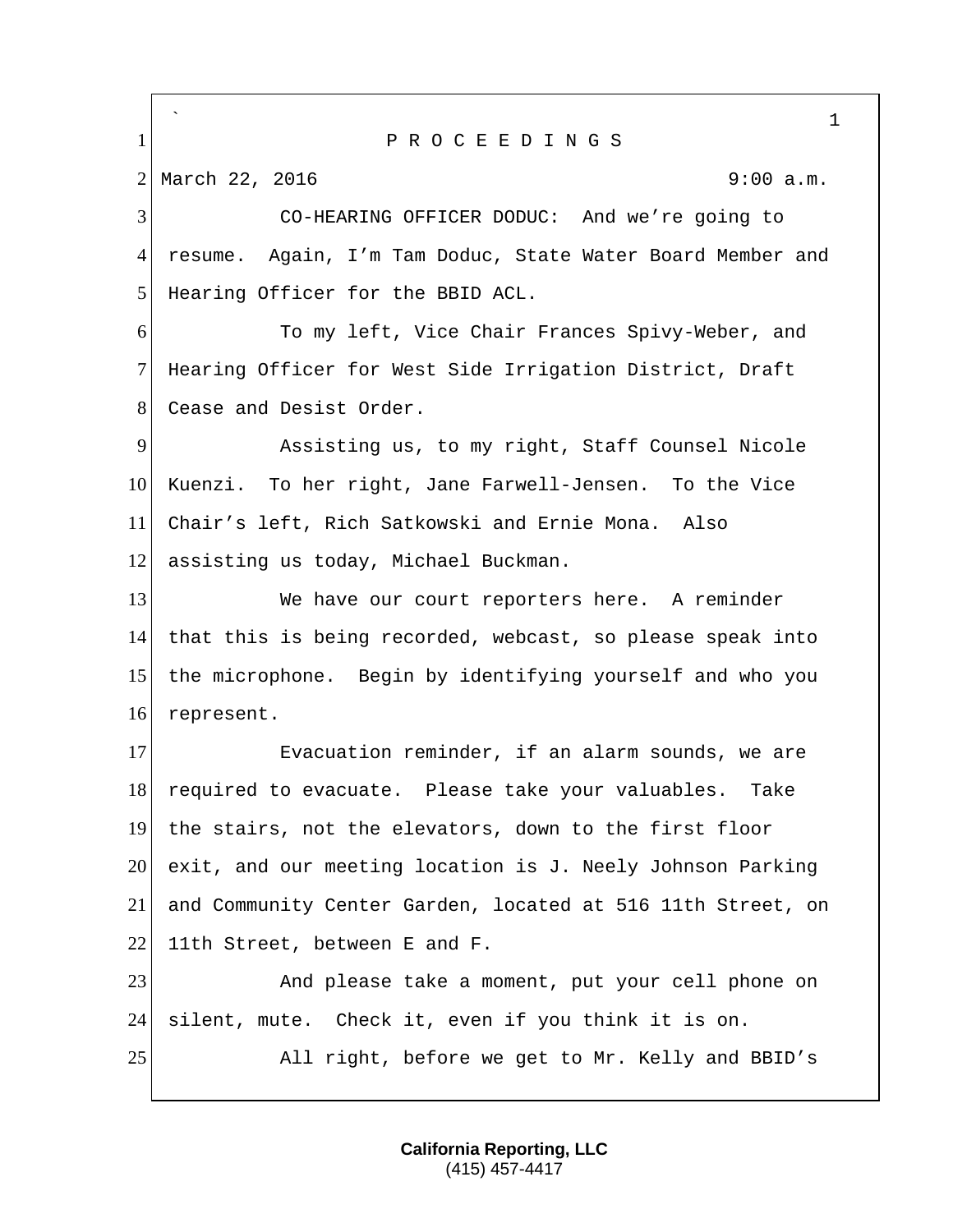```
`
                                                        2
1 case in chief, I need to do a little correction,
2 housekeeping correction.
3 At the end of the day yesterday, after Mr.
4 Tauriainen had completed his redirect, I asked if the BBID, 
5 et al party, wanted to recross. We got into a little
6 exchange with Mr. Kelly. And then someone asked a question 
7 about the locking up this room.
8 And I believe I moved from that to the exhibits,
9 without asking the other parties if you wanted to recross 
10 the redirect of Ms. Mrowka. No one voiced any objections.
11 So, I assumed there was none.
12 But for the record, let me go ahead right now and
13 go through and ensure that that is the case.
14 So, San Francisco, did you want to recross Ms. 
15 Mrowka on her redirect? 
16 MR. KELLY: Not here.
17 CO-HEARING OFFICER DODUC: I will take that as a
18 no.
19 Mr. O'Laughlin, San Joaquin Tributaries 
20 Authority?
21 MR. O'LAUGHLIN: Nope.
22 CO-HEARING OFFICER DODUC: Department of Water 
23 Resources? I heard a no, thank you. All right.
24 The State Water Contractors?
25 MS. ANSLEY: No, thank you.
```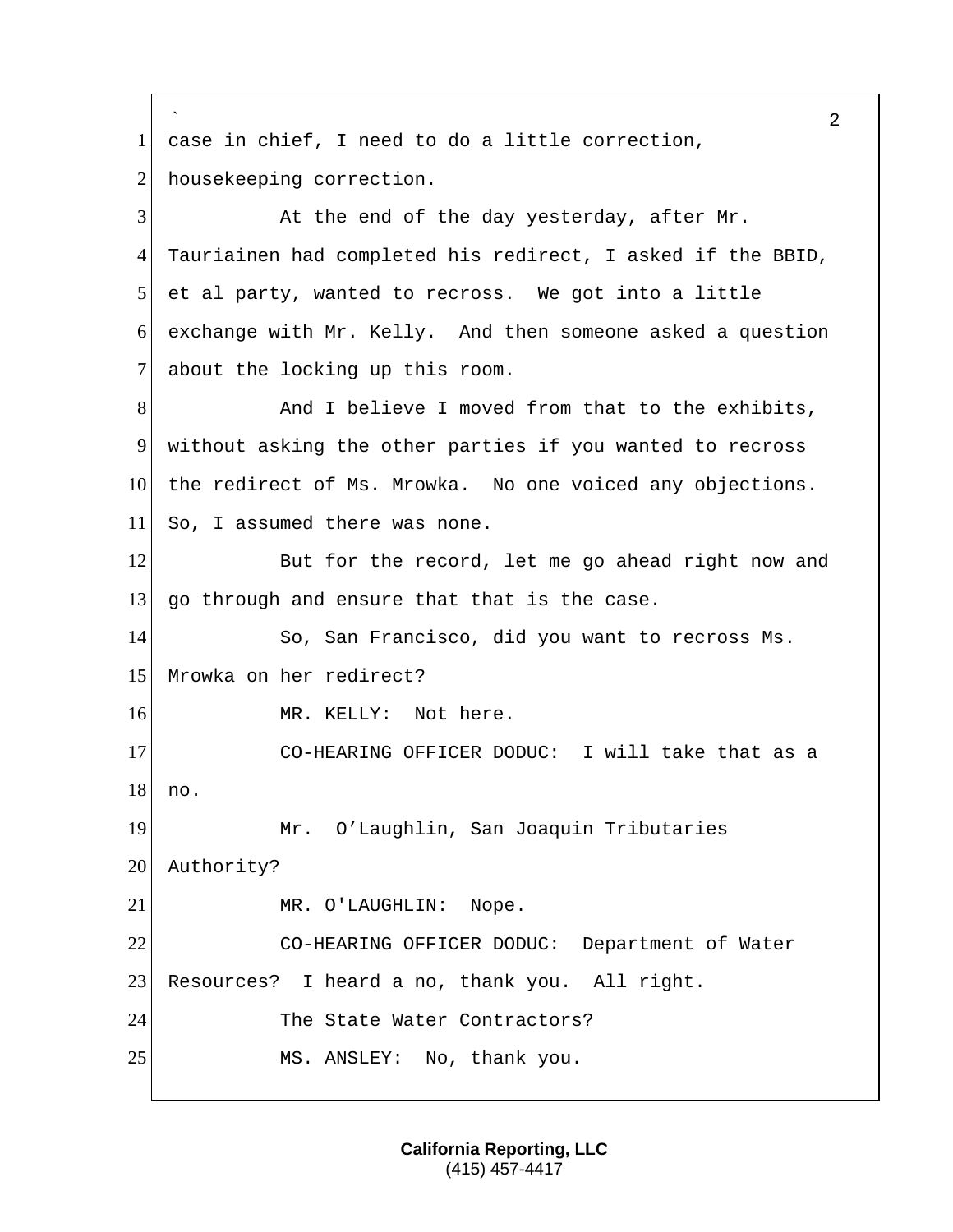` 3 1 CO-HEARING OFFICER DODUC: Westlands Water 2 District? 3 All right, that is now for the record and thank 4 you for indulging my slight moment of confusion there, 5 yesterday. 6 Ms. Spaletta? 7 MS. SPALETTA: Good morning. Actually, we didn't 8 get to recross Ms. Mrowka, despite the request. So, is 9 that going to be  $-$  is that an opportunity that will be 10 provided? 11 CO-HEARING OFFICER DODUC: I was under the 12 impression that when I asked for recross, Mr. Kelly asked, 13 on behalf of Respondent, on behalf of the BBID, West Side, 14 Central, South Delta, Banta-Carbona and Patterson in saying 15 no. Was that not the correct assumption? 16 MS. SPALETTA: No, he asked to recross and I 17 believe you indicated you were not inclined to allow it, 18 but never actually ruled. But I could be confused. 19 CO-HEARING OFFICER DODUC: Oh, to recross. 20 MS. SPALETTA: He was not allowed to ask the 21 questions of Ms. Mrowka that he proposed to ask. 22 CO-HEARING OFFICER DODUC: I'm sorry, did you 23 have questions of Ms. Mrowka? My understanding was that 24 you did not, but you had a question to get clarification 25 from Mr. Yeazell --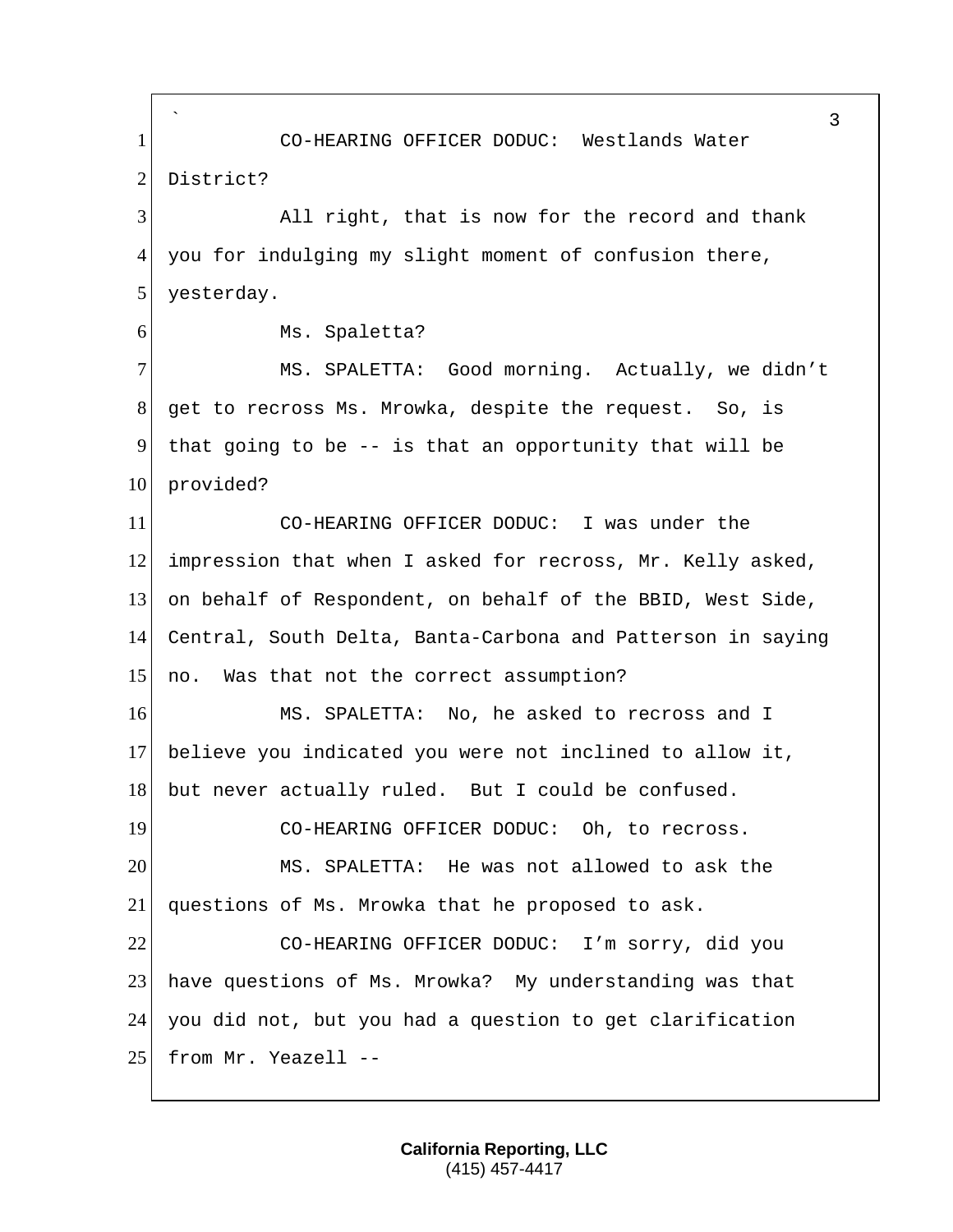` 4 1 MR. KELLY: Yeah. 2 CO-HEARING OFFICER DODUC: -- the technical 3 person, about a question that was asked by the State Water 4 Contractors? 5 MR. KELLY: So, yes. So, after we cross-examined 6 Ms. Mrowka, other parties cross-examined Ms. Mrowka. 7 CO-HEARING OFFICER DODUC: Ah. 8 MR. KELLY: Based in part on questions that we 9 had asked on cross. And then, Mr. Tauriainen redirected 10 her on discrete issues. 11 My requested recross was to address questions 12 that had come up after I had the opportunity  $-$ - and answers 13 that were provided after I had the opportunity to cross 14 her. 15 So, they weren't related precisely to what Mr. 16 Tauriainen had asked her, but were related to issues that 17 came up following our cross. 18 CO-HEARING OFFICER DODUC: But you did ask me --19 MR. KELLY: And I made an offer of proof and I 20 believe that the Chair ruled that I was  $-1$  should not ask 21 | those questions. We engaged in a limited discussion and 22 then the Chair said that's enough, we're done with that 23 topic. 24 CO-HEARING OFFICER DODUC: Thank you. Thank you 25 for refreshing my memory and clarifying.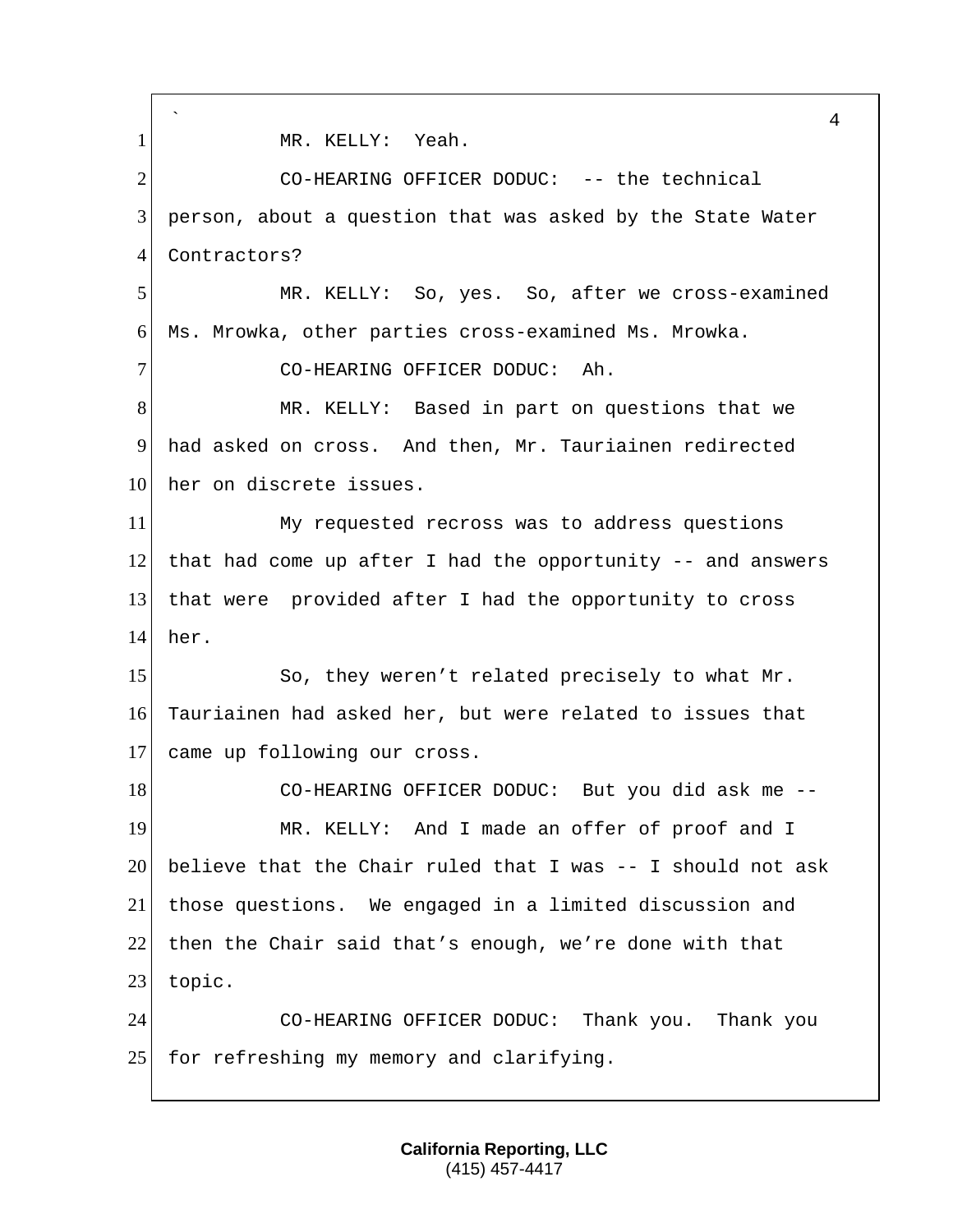` Yes, I did rule against -- I denied your request to recross. The one question that you did raise with respect to clarifying an answer in response to the State Water Contractor's question, we did have a back and forth. I believe that is in the record. And with that, I think we have clarified what happened yesterday. 7 MR. KELLY: That is my recollection, yes. 8 CO-HEARING OFFICER DODUC: So, the answer to your question, Ms. Spaletta, is that is a no to all parties on 10 recross. MS. SPALETTA: Thank you for the clarification. 12 MR. KELLY: And if I can just make sure, because I just want to make it clear that I represent the Byron Bethany Irrigation District in these proceedings. And I don't want anything that I say with respect to waiving the right to cross-examine people to be attributed to other 17 parties that may have distinct interests from BBID. 18 CO-HEARING OFFICER DODUC: Ah, all right. 19 MR. KELLY: And so, while I appreciate generally, when we're questioning a lot of our direct witnesses are in common, it perhaps would be a good idea for the record to make sure that all of the parties are finished, instead of 23 relying on one of us to represent the interest of all of us. CO-HEARING OFFICER DODUC: All right. In that

> **California Reporting, LLC** (415) 457-4417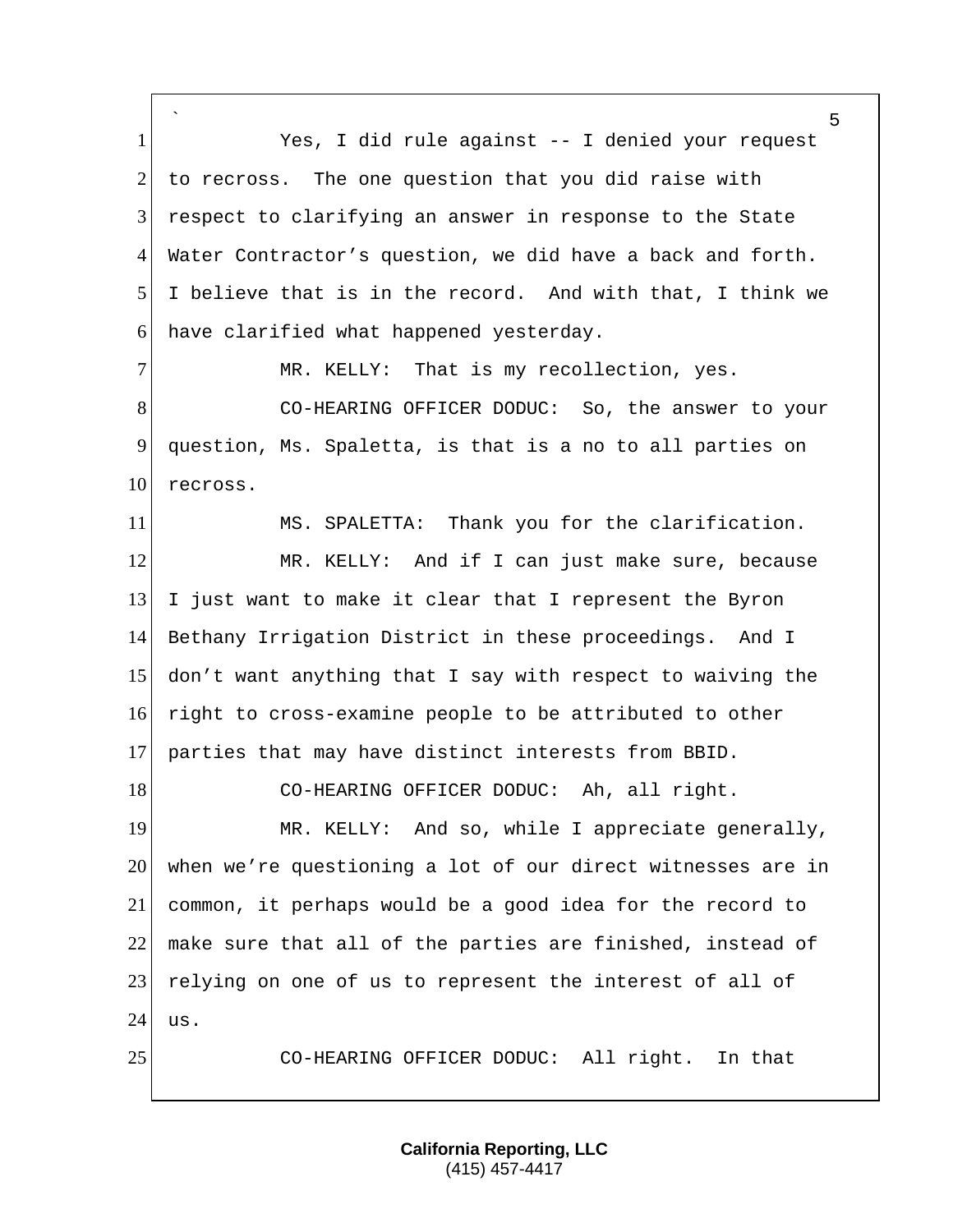` 6 1 case, then, let me ask whether West Side wished to recross 2 the redirection of Ms. Mrowka? 3 Central Delta? 4 MS. SPALETTA: We think the issue has been 5 muddied, but it can be cleared up later on, so we'll just 6 leave it for that. 7 CO-HEARING OFFICER DODUC: Bless you, thank you. 8 South Delta? 9 MR. RUIZ: No, we don't have any. 10 CO-HEARING OFFICER DODUC: Banta-Carbona and 11 Patterson? 12 MS. ZOLEZZI: No, thank you. 13 CO-HEARING OFFICER DODUC: And thank you all. 14 So, that completes all of the parties declining to recross 15 the redirect of Ms. Mrowka. 16 Now, Ms. Spaletta? 17 MS. SPALETTA: I have one housekeeping issue. I 18 made a statement about the burden of proof that the 19 prosecution has in my opening. And I went back and looked 20 at the rough transcript and realize that I misspoke. I 21 left out a couple words. And this is actually very 22 important to, I think, your task, and so I want to make 23 sure I correct my misstatement. 24 It's also described on page 2 to 3, of our 25 | pretrial legal issues brief.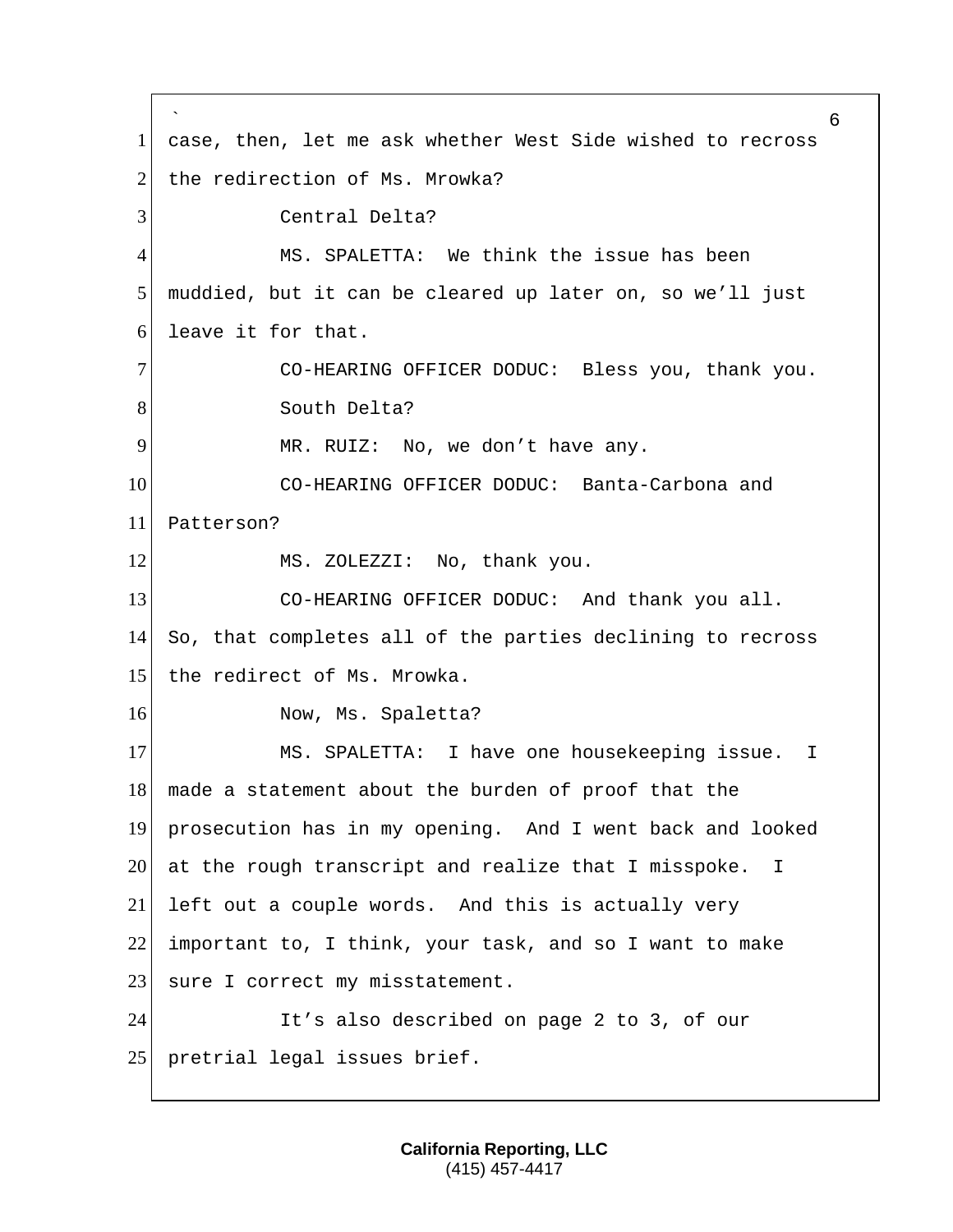` 7 1 I said that it's not the preponderance of the 2 evidence standard, that it's a no reasonable doubt 3 standard. That was incorrect. 4 CO-HEARING OFFICER DODUC: I actually noted that. 5 MS. SPALETTA: Yes. What I mean to say is that 6 it's the standard in between the two, which is the clear 7 and convincing evidence standard that applies when 8 important interests are at stake. 9 So, it doesn't go all the way to the extreme of 10 beyond a reasonable doubt, which is typically a criminal 11 proceeding standard. It is higher than a preponderance of 12 the evidence standard, and the name given to it is the 13 clear and convincing evidence standard. 14 And again, the citations for that for that are on 15 page 2 to 3 of our pretrial legal issues brief. And I 16 apologize for the misstatement. 17 CO-HEARING OFFICER DODUC: Thank you. 18 Mr. O'Laughlin? 19 | MR. O'LAUGHLIN: Since the Prosecution Team has 20 rested their case, I'd like to move for a nonsuit at this 21 time. We've raised these issues and I know the Motions to 22 Dismiss are under consideration, and you were allowing the 23 Prosecution Team --24 CO-HEARING OFFICER DODUC: Mr. O'Laughlin, I'd 25 ask you to get closer to the microphone.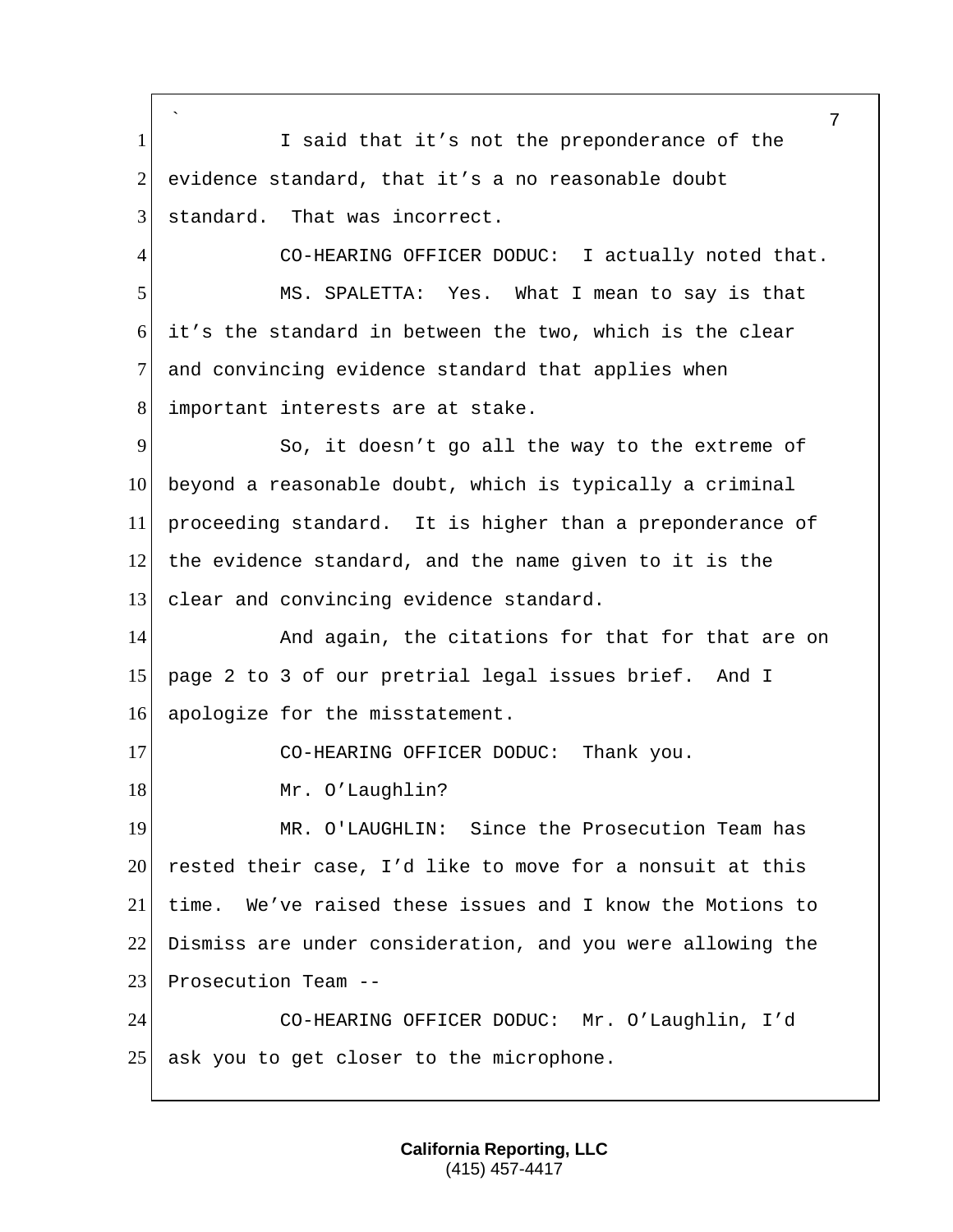` 8 1 MR. O'LAUGHLIN: Yes, thank you. So, at this 2 time we'd like to move for a nonsuit on the basis that we 3 raised in our Motions to Dismiss. 4 In regards to the Opening Statement made by the 5 Prosecution Team yesterday, Mr. Tauriainen stated that he 6 would prove two things. One, that the water right priority 7 system had been violated and there was injury. And two, 8 that senior water rights were impacted and that there was 9 injury. 10 And yesterday, so we had the witnesses up 11 yesterday, and we can truthfully say that Mr. Coats, Mr. 12 Yeazell and Mr. Nemeth had nothing to say about injury. 13 Ms. Mrowka did. 14 And it's very interesting what Ms. Mrowka said 15 yesterday, when you go through the injury analysis. So, 16 the first one was injury to the water right priority 17 system. Ms. Mrowka stated that in general there has been a 18 trespass or injury to the water right priority system. 19 Well, the problem with that is that a trespass 20 does not occur in the abstract. And the case law is pretty 21 clear on this, and we provided this to you. 22 And so, hypothetically, let's say, I walk across 23 your lawn in the morning to pick up my paper --24 CO-HEARING OFFICER DODUC: Mr. O'Laughlin? 25 MR. O'LAUGHLIN: Yes.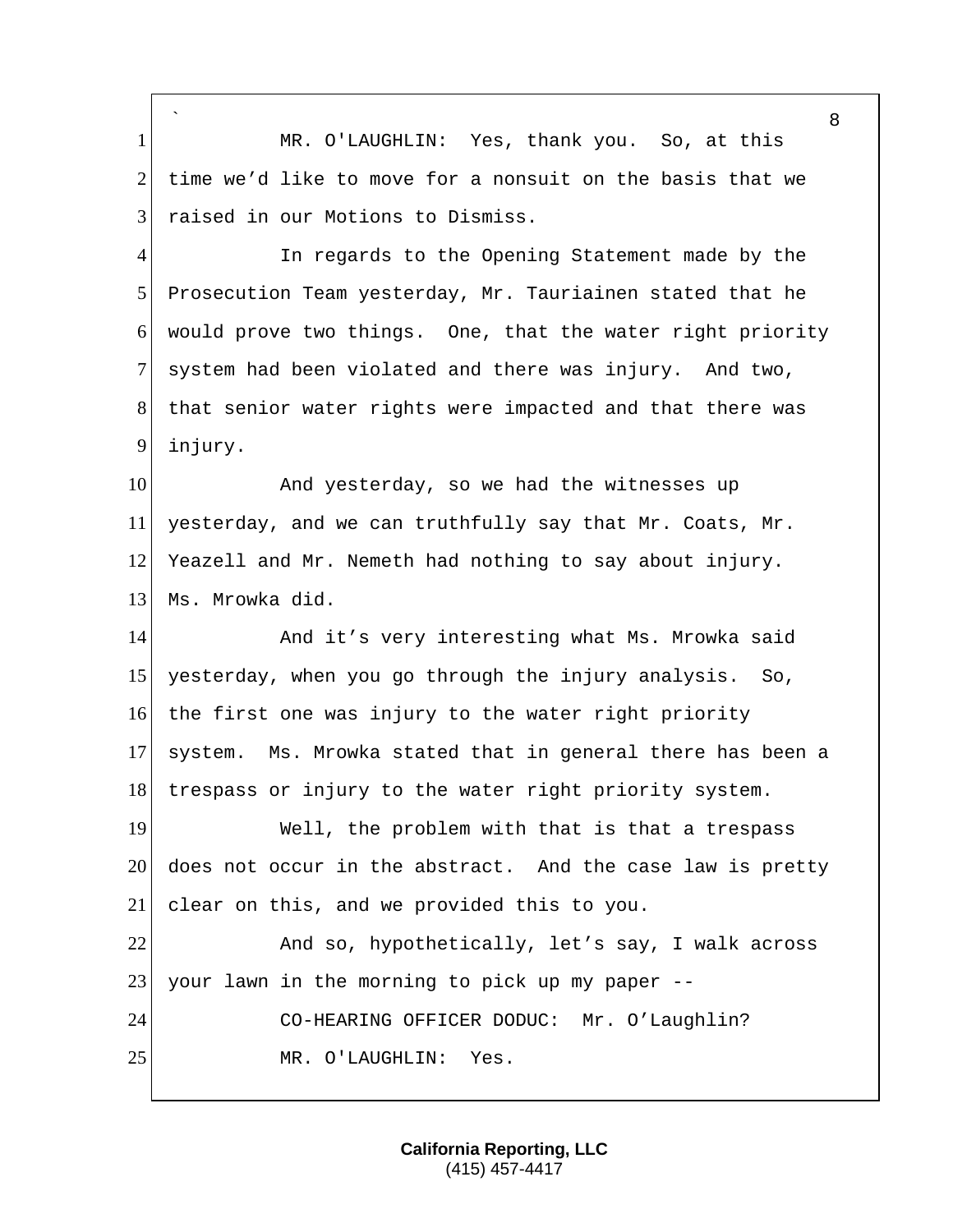` 9 1 CO-HEARING OFFICER DODUC: I'm not willing to 2 entertain oral arguments at this time. Your request, your 3 motion is noted. 4 Mr. Tauriainen, do you wish to object to the 5 motion or -- 6 MR. O'LAUGHLIN: I have one more add on to my 7 motion, it's a two-part. 8 CO-HEARING OFFICER DODUC: All right. Without 9 getting into oral arguments, please. 10 MR. O'LAUGHLIN: Sure. Okay, the first one, 11 then, is no impacts and no injury. 12 The second one is, I think based on the testimony 13 yesterday, by Mr. Yeazell and Mr. Coats, it's very clear 14 that based on what they said yesterday is that if there's 15 2,200 CFS of return flow and 1,700 reduction in demand, 16 that the line  $-$ -17 CO-HEARING OFFICER DODUC: And so, your motion 18 is? 19 MR. O'LAUGHLIN: My motion is there's no basis to 20 find that there was a shortage of water in June because the 21 line for supply was over demand. 22 CO-HEARING OFFICER DODUC: Thank you. 23 MR. KELLY: And BBID will join. 24 CO-HEARING OFFICER DODUC: Mr. Kelly? 25 MR. KELLY: BBID will join in that motion as to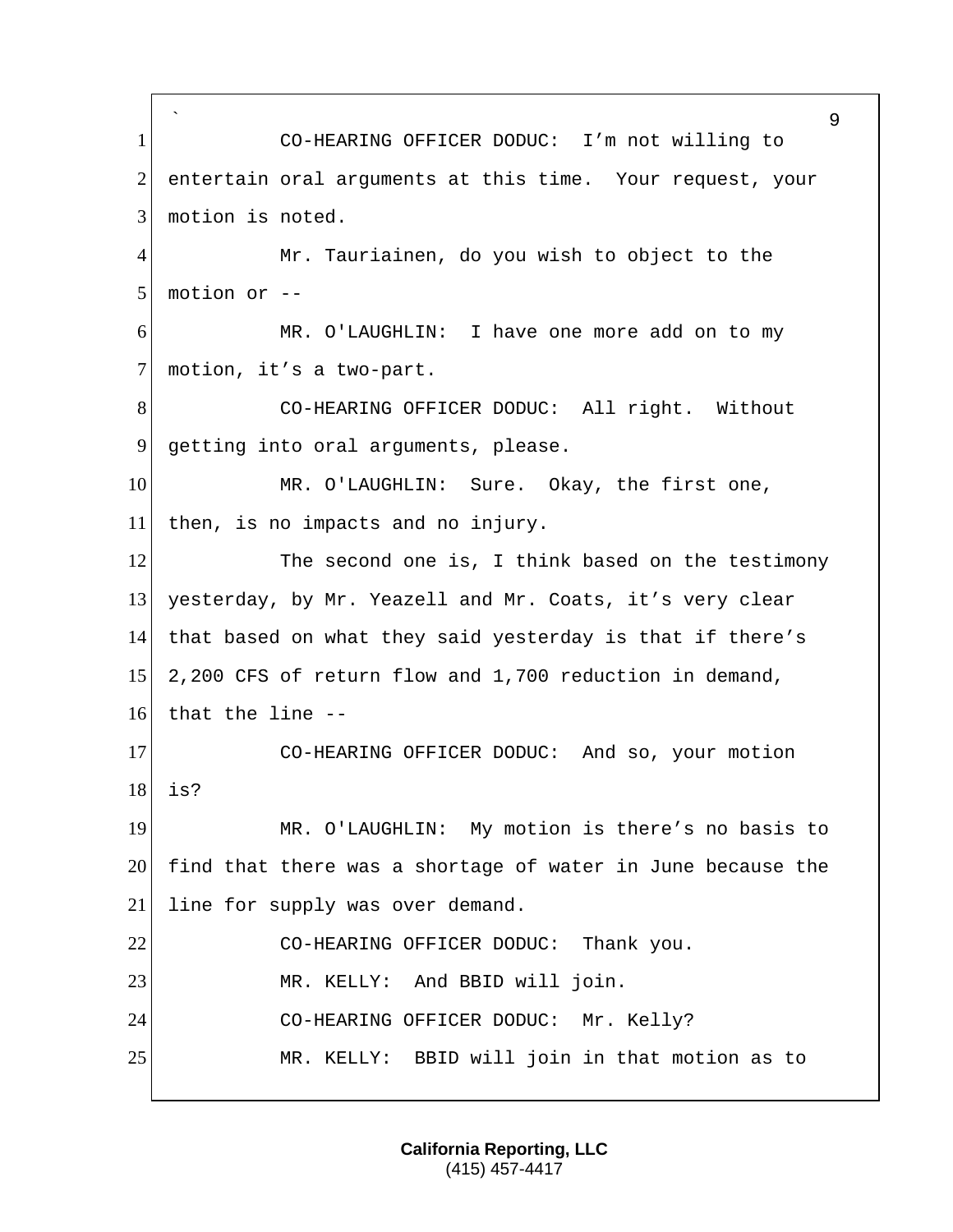` 10 1 the Administrative Civil Liability Complaint against BBID 2 for June the 13th through June the 25th? 3 CO-HEARING OFFICER DODUC: Any others? 4 MS. ZOLEZZI: Yes, West Side Irrigation District 5 will join in the motion, as well. 6 CO-HEARING OFFICER DODUC: Others? 7 MR. VERGARA: Yes. Hearing Officer Doduc, I also 8 want to reiterate my --9 CO-HEARING OFFICER DODUC: I'm sorry, you are? 10 MR. VERGARA: Mike Vergara, I'm sorry, for BBID. 11 I also want to reiterate my motion that these proceedings 12 should never have been commenced because we have pending 13 motions to dismiss, which go to the very jurisdiction of 14 this court -- or, I'm sorry, this Board. 15 CO-HEARING OFFICER DODUC: Thank you, noted. 16 Ms. Spaletta? 17 MS. SPALETTA: Central Delta will join in the 18 motions for nonsuit for failure of the Prosecution Team to 19 put forth evidence sufficient to meet the clear and 20 convincing evidence standard for no proof on water 21 availability for both proceedings. 22 CO-HEARING OFFICER DODUC: All right. Any other 23 parties in support? Let's hear anyone in opposition. I'm 24 sorry, City of San Francisco? I'm sorry. South Delta, 25 sorry.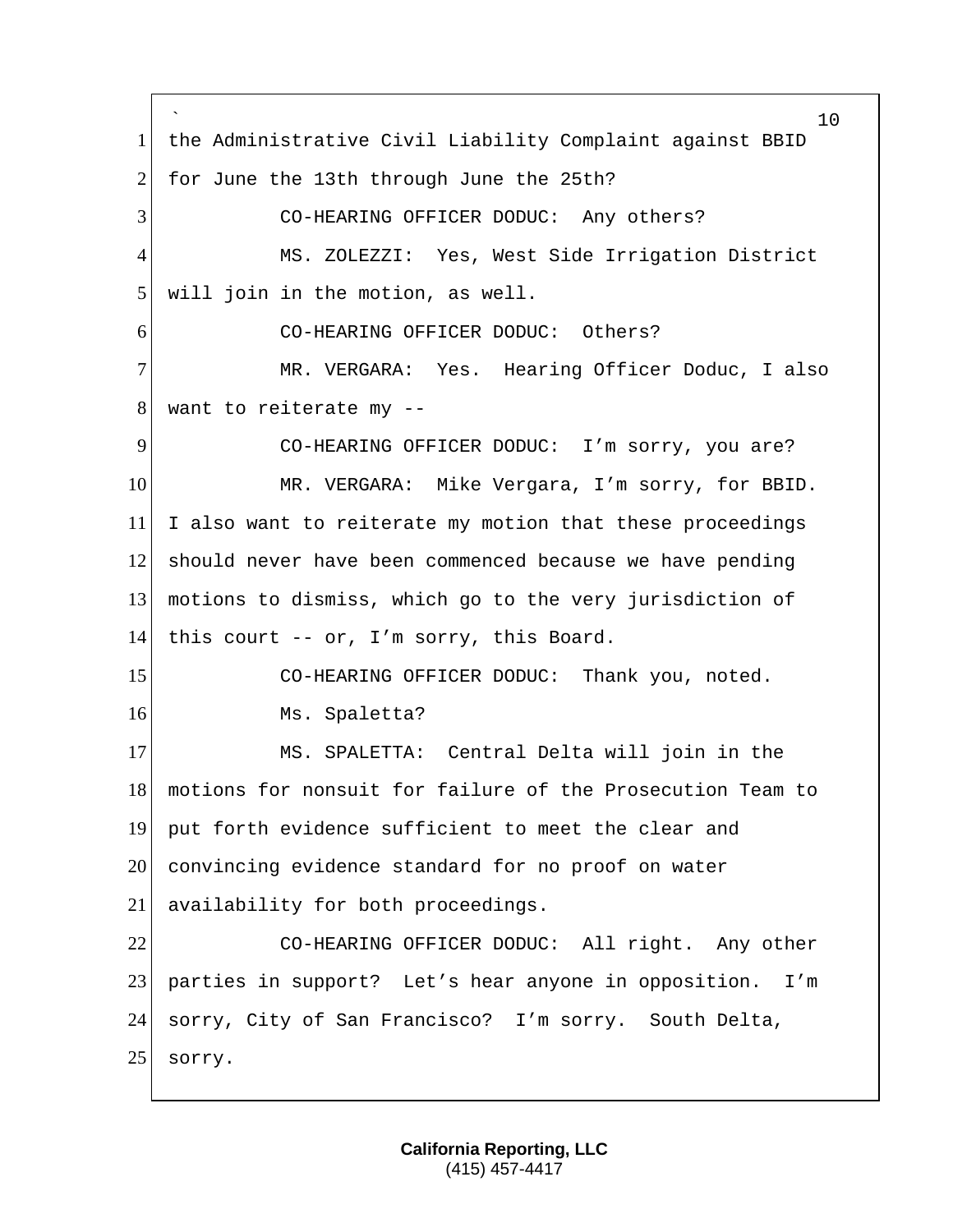` MR. RUIZ: South Delta joins in those motions, as well. CO-HEARING OFFICER DODUC: Thank you. MR. TAURIAINEN: Andrew Tauriainen for the Prosecution Team. We oppose the motion or motions on a couple of grounds. First of all, they seem to be rooted 7 primarily in legal issues that have been briefed. CO-HEARING OFFICER DODUC: I don't necessarily need to have your arguments right now. I think that will be enough. I just wanted your opposition on record. Anyone else? 12 MS. MC GINNIS: DWR opposes the motion. Robin McGinnis for California Department of Water Resources. CO-HEARING OFFICER DODUC: Anyone else in opposition? **Hearing none, we will take that under advisement.** 17 Mr. O'Laughlin? 18 MR. O'LAUGHLIN: Sorry, Tim O'Laughlin, San Joaquin Tributaries Authority. I just want to object, just for the record, and this will be short and sweet, that continuing to take things under advisement denies BBID and West Side Irrigation District a fair trial in this process. 23 Thank you. CO-HEARING OFFICER DODUC: Noted and I assume all the other parties who supported Mr. O'Laughlin's initial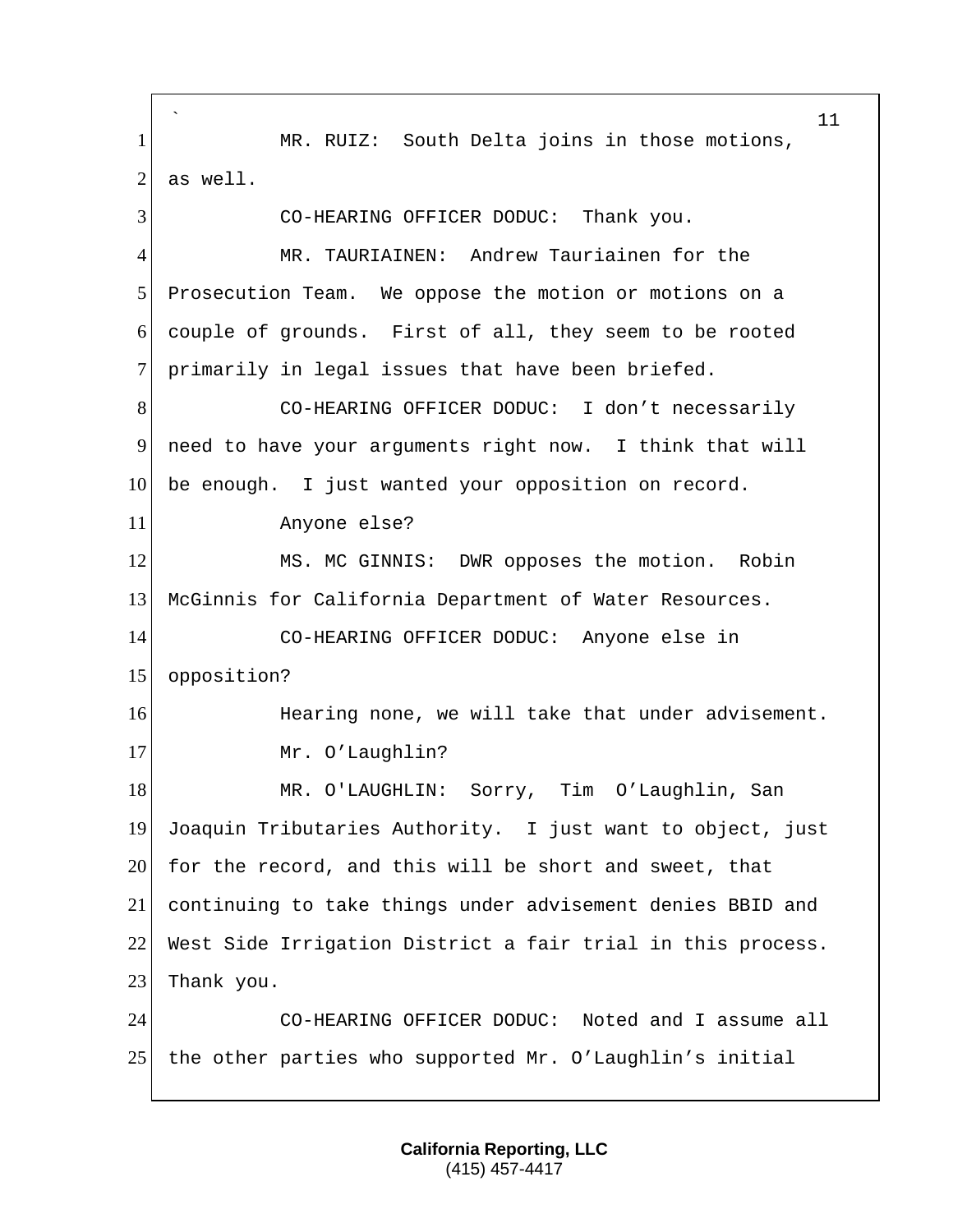|                | 12                                                          |
|----------------|-------------------------------------------------------------|
| $\mathbf{1}$   | motion is in support of that objection, as well.            |
| $\overline{2}$ | MR. KELLY: Thank you.                                       |
| 3              | CO-HEARING OFFICER DODUC: All right, noted.                 |
| $\overline{4}$ | And not seeing any other hands, one sort of a               |
| 5              | heads up. I did say, yesterday, that we will try to break   |
| 6              | early, around noon or so, or at around the lunch break      |
| $\tau$         | time, for those who are observing Good Friday. A heads up   |
| 8              | that depending on how things progress between now and       |
| 9              | Friday, I might want to start very early on Friday in order |
| 10             | to make up for that early dismissal. So, perhaps we might   |
| 11             | be starting around 8:00, instead of 9:00. I'll make that    |
| 12             | decision on Thursday, right.                                |
| 13             | With that then, Mr. Kelly, if there are no other            |
| 14             | housekeeping from staff, Mr. Kelly, you may present your    |
| 15             | witnesses.                                                  |
| 16             | MR. KELLY: Thank you, Hearing Officer Doduc.                |
| 17             | Daniel Keely, Byron Bethany Irrigation District, and I have |
| 18             | Dean Ruiz, with South Delta Water Agency.                   |
| 19             | And as provided in our Notices of Intent to                 |
| 20             | Appear, and our submittals, BBID, Central and South Delta,  |
| 21             | and West Side are relying upon the same witnesses in our    |
| 22             | case in chief.                                              |
| 23             | And so what we're going to do, instead of                   |
| 24             | duplicating this multiple times, we're going to have our    |
| 25             | shared expert witnesses come up as a panel, and present     |
|                |                                                             |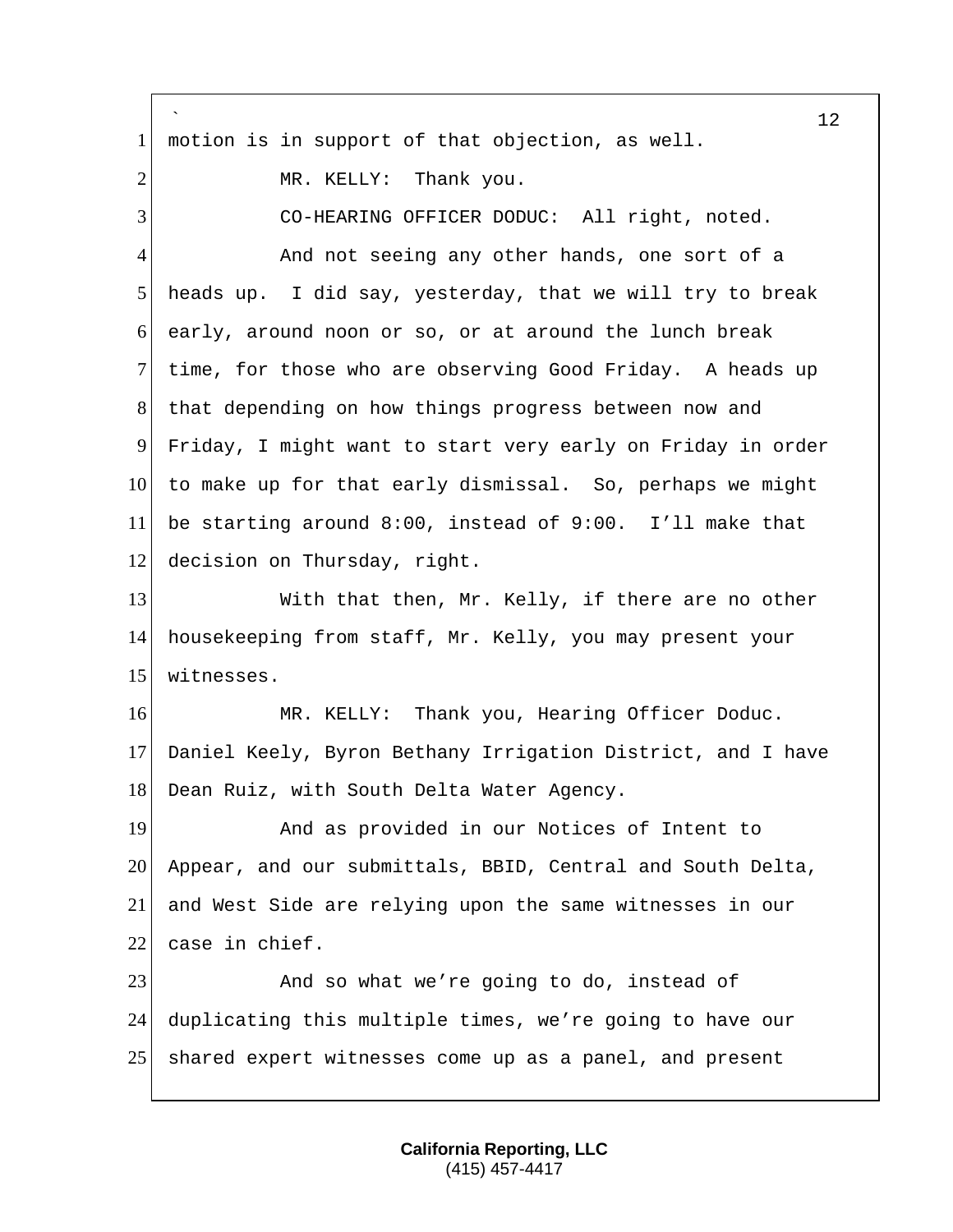` 13 1 that as a group, so you can hear it all at once. 2 And that was set forth when we submitted the 3 Revised Notices of Intent to Appear, with all of the 4 proposed testimony. 5 CO-HEARING OFFICER DODUC: And the time for this 6 presentation would be from BBID's case in chief time. 7 MR. KELLY: It's combined and maybe we -- I want 8 to make sure I understand how the time is going to be. I 9 understood that the times that were providing in the order, 10 and I could be mistaken, and so I'm asking for 11 clarification, were that it was per witness or per panel of 12 witnesses, not an amount of time for a complete case in 13 chief. 14 Was the time in the order the total time to 15 present a case in chief? 16 CO-HEARING OFFICER DODUC: That was my intention. 17 MR. KELLY: So, what we're going to do, then, is 18 | we're going to combine BBID, West Side, Central and South 19 Delta, and Patterson, and Banta-Carbona's time for a case 20 in chief. 21 CO-HEARING OFFICER DODUC: Central did not -- did 22 not  $-$  I'm sorry, did they? 23 MR. KELLY: I apologize. 24 CO-HEARING OFFICER DODUC: So, you are requesting 25 to combine BBID, West Side, and South Delta.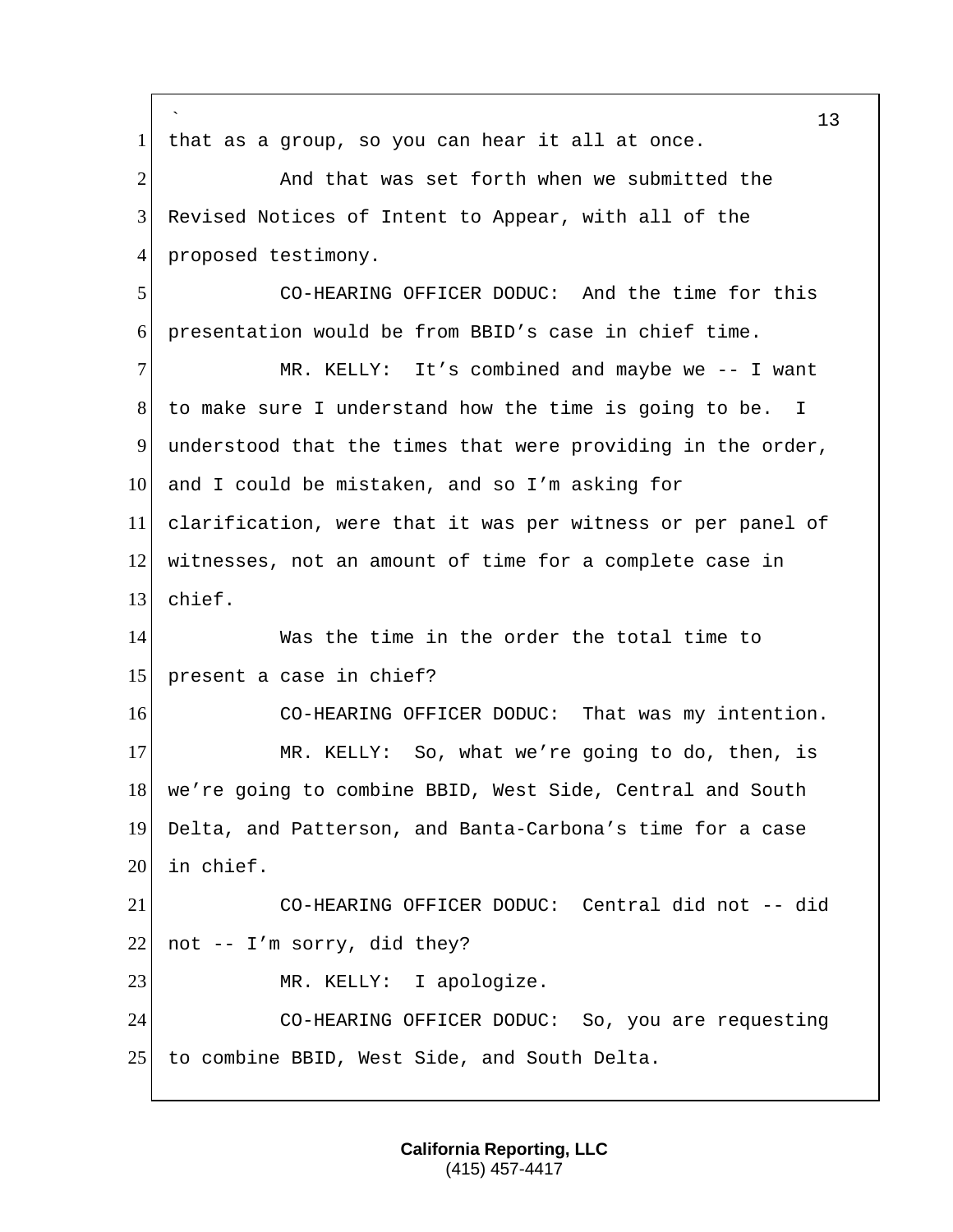` 14 1 MR. KELLY: Patterson and Banta-Carbona, Ms. 2 Zolezzi? Do they have direct or are they just cross-3 examine, only? 4 CO-HEARING OFFICER DODUC: No, they do not. 5 Cross. 6 MR. KELLY: So, if I can get clarification on 7 what the combined time for the case, total case in chief 8 would be, I would appreciate that clarification. 9 MR. BUCKMAN: It's 210 minutes. 10 MR. KELLY: 210 minutes. 11 (Discussion off the record) 12 CO-HEARING OFFICER DODUC: Does your request 13 still stand? 14 MR. KELLY: I'm sorry? 15 CO-HEARING OFFICER DODUC: Are you still making 16 that request? 17 MR. KELLY: Yes, we will make that request and 18 we're just -- I want to let you know how much time we're 19 going to request here, so the clock is right. And so, 20 we're going to try to get this panel, our first panel done 21 in one hour. 22 So, let me ask how this is going to work, so I 23 guess everybody here knows what to expect. We're going to 24 have several panels. 25 Our first panel is going to be Dr. Susan Paulsen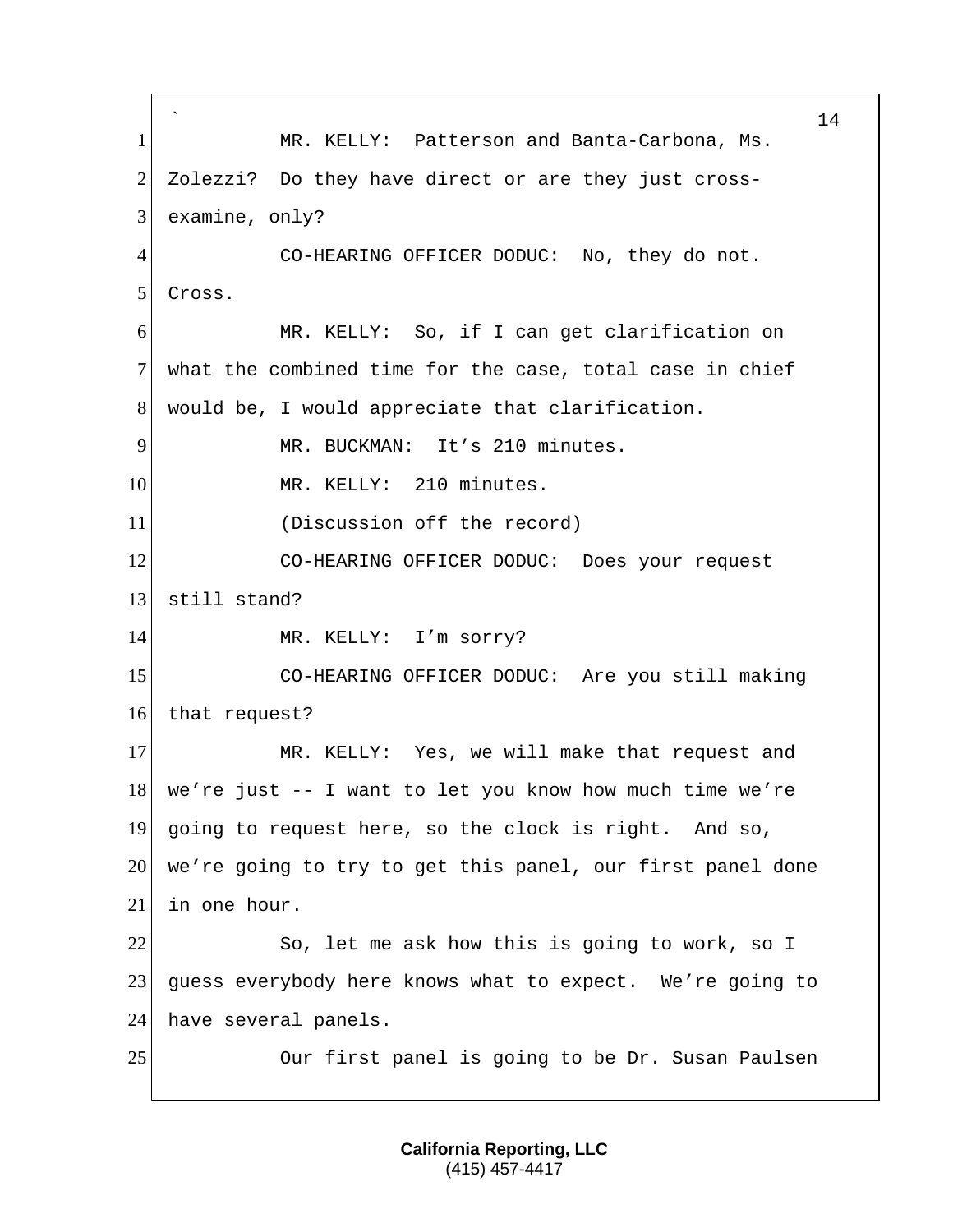|                | 15                                                          |
|----------------|-------------------------------------------------------------|
| $\mathbf{1}$   | and Mr. Burke. Doctor Burke? Mr. Burke. I wanted to make    |
| $\overline{2}$ | They're going to be our first panel.<br>sure.               |
| 3              | And then following them, we're going to have Greg           |
| 4              | Young and Nick Bonsignore as a separate panel that we       |
| 5              | expect to go for an hour.                                   |
| 6              | And then, I would expect to have Mr. Gilmore, and           |
| $\tau$         | depending on Mr. Pattison' availability, Mr. Tauriainen and |
| 8              | I talked about the possibility of having him get all of his |
| 9              | testimony in now. But that will be another separate panel.  |
| 10             | And so, since our total case in chief time is               |
| 11             | that 210 minutes, how are we going to handle the cross-     |
| 12             | examination time that all the parties have? Do they have a  |
| 13             | total of one hour for all panels?                           |
| 14             | CO-HEARING OFFICER DODUC: So, I've been asked to            |
| 15             | be mindful that you don't speak for all the other parties.  |
| 16             | The panels that you have outlined, would those also -- does |
| 17             | that comprise the entirety of all of the witnesses for all  |
| 18             | the three agencies represented?                             |
| 19             | A nod from Ms. Spaletta.                                    |
| 20             | MR. RUIZ: Yes, it does.                                     |
| 21             | CO-HEARING OFFICER DODUC: Okay, so those are all            |
| 22             | the panels. There will be no additional panels from the     |
| 23             | three of you?                                               |
| 24             | MR. KELLY: Ms. Zolezzi, do you have any                     |
| 25             | additional fact witnesses?                                  |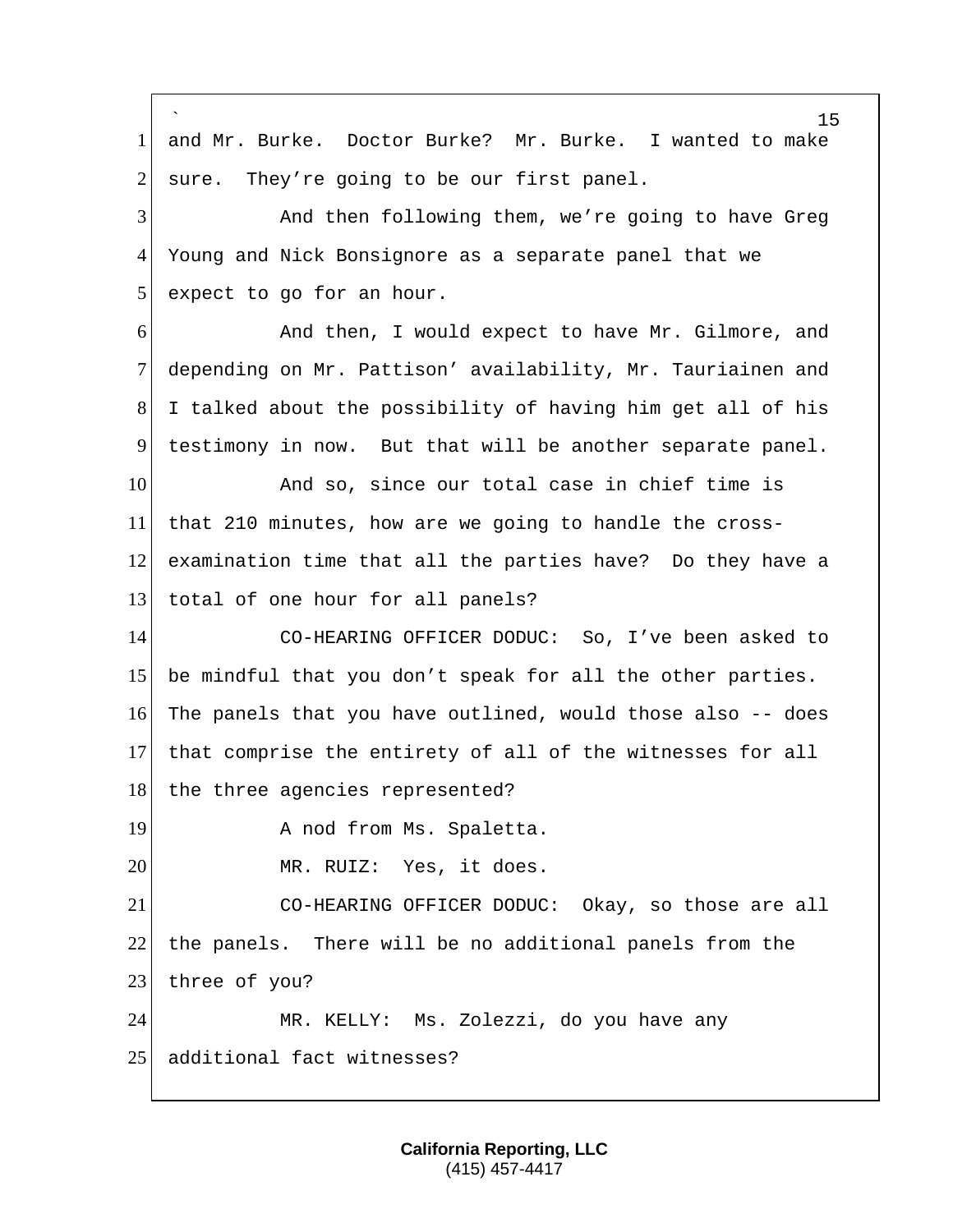` 1 | MS. ZOLEZZI: Not for Phase 1. 2 CO-HEARING OFFICER DODUC: My preference is -- well, you know what, let me toss it out to the other parties to hear whether they have any objections or concerns, before I make my decisions on this. Mr. Tauriainen? 7 MR. TAURIAINEN: Andrew Tauriainen for the Prosecution Team. I have no objection to them -- CO-HEARING OFFICER DODUC: Closer to the 10 microphone, please. MR. TAURIAINEN: I have no objection to the separate panels, three panels. I do note that your procedural ruling of February 18th indicates that the cross-examination time limits are per panel of witnesses. That's how read it at least, so I'd ask clarification to make sure. Which would, my read of the procedural ruling would be then the prosecution team gets 60 minutes per panel. 19 CO-HEARING OFFICER DODUC: That's a nice try, Mr. Tauriainen. But my intention was that the time limit would be -- the panel, as I envisioned it, was the panel of 22 the entirety of the case in chief. 23 MR. TAURIAINEN: Okay. MS. AKROYD: Rebecca Akroyd for Westlands. I would agree with Mr. Tauriainen's interpretation. On the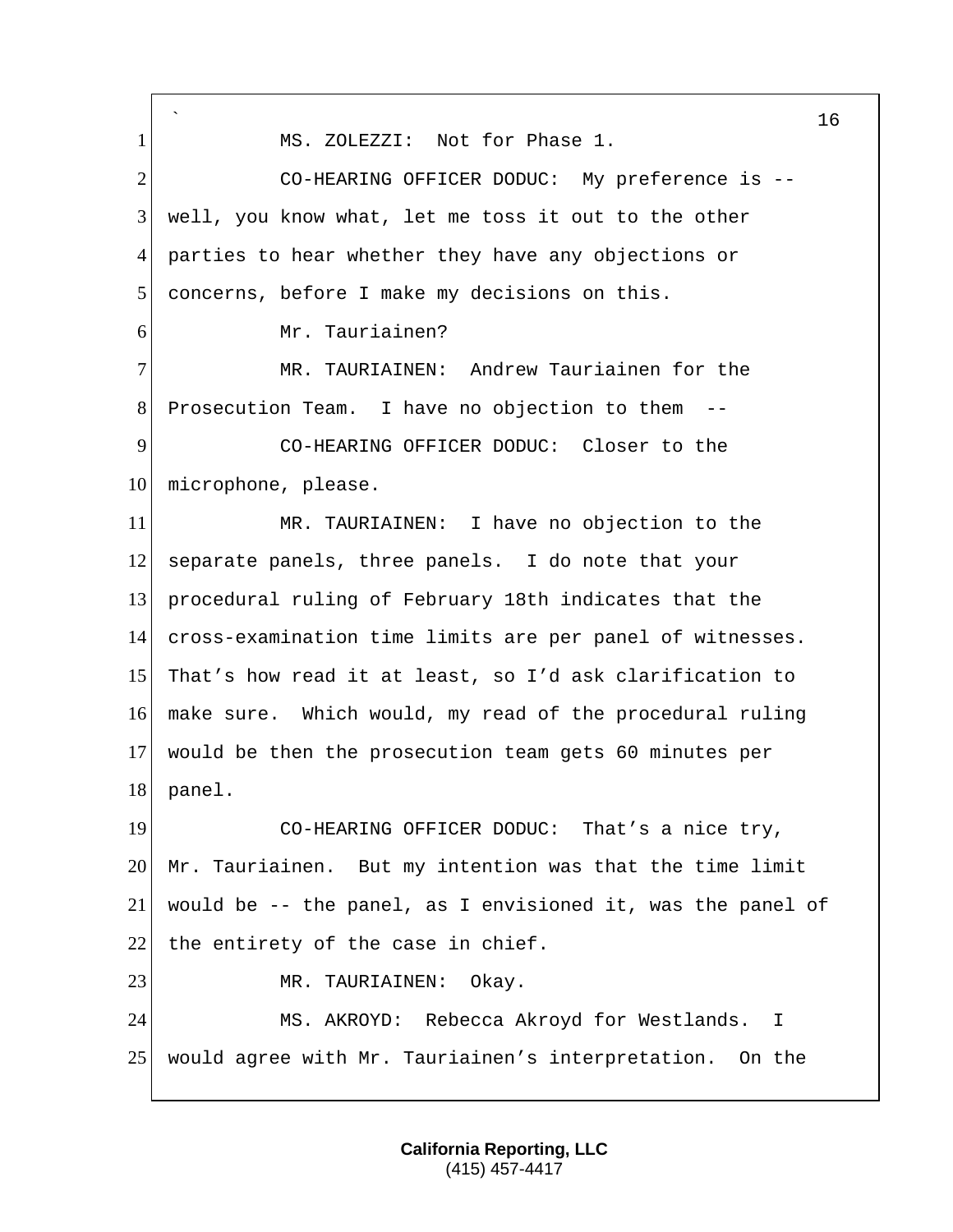` 1 February 18th --

2 CO-HEARING OFFICER DODUC: Microphone, please. 3 MS. AKROYD: Sorry. On the February 18th order, 4 it says, "In Phase 1, cross-examination will be conducted 5 according to the stated time limits per witnesses or, in 6 the case of multiple witnesses, per panel of witnesses." 7 Which indicates that for each panel, for example, 8 Westlands would get 10 minutes for each panel. 9 CO-HEARING OFFICER DODUC: Any other parties 10 wishing to comment? 11 Ms. McGinnis? 12 MS. MC GINNIS: DWR agrees with Westlands and 13 the Prosecution Team's interpretation. 14 CO-HEARING OFFICER DODUC: State Water 15 Contractors? 16 MS. ANSLEY: Jolie-Anne Ansley, we also agree 17 with Westland's interpretation. 18 CO-HEARING OFFICER DODUC: Westlands? 19 MS. ANSLEY: Westland's Water District, I'm  $20$  sorry, yes. 21 CO-HEARING OFFICER DODUC: Ms. Kuenzi, I saw you 22 moving towards the microphone. Did you wish to add 23 something? 24 MR. KELLY: And I just want to respond, perhaps, 25 to that object or interpretation. What that would do is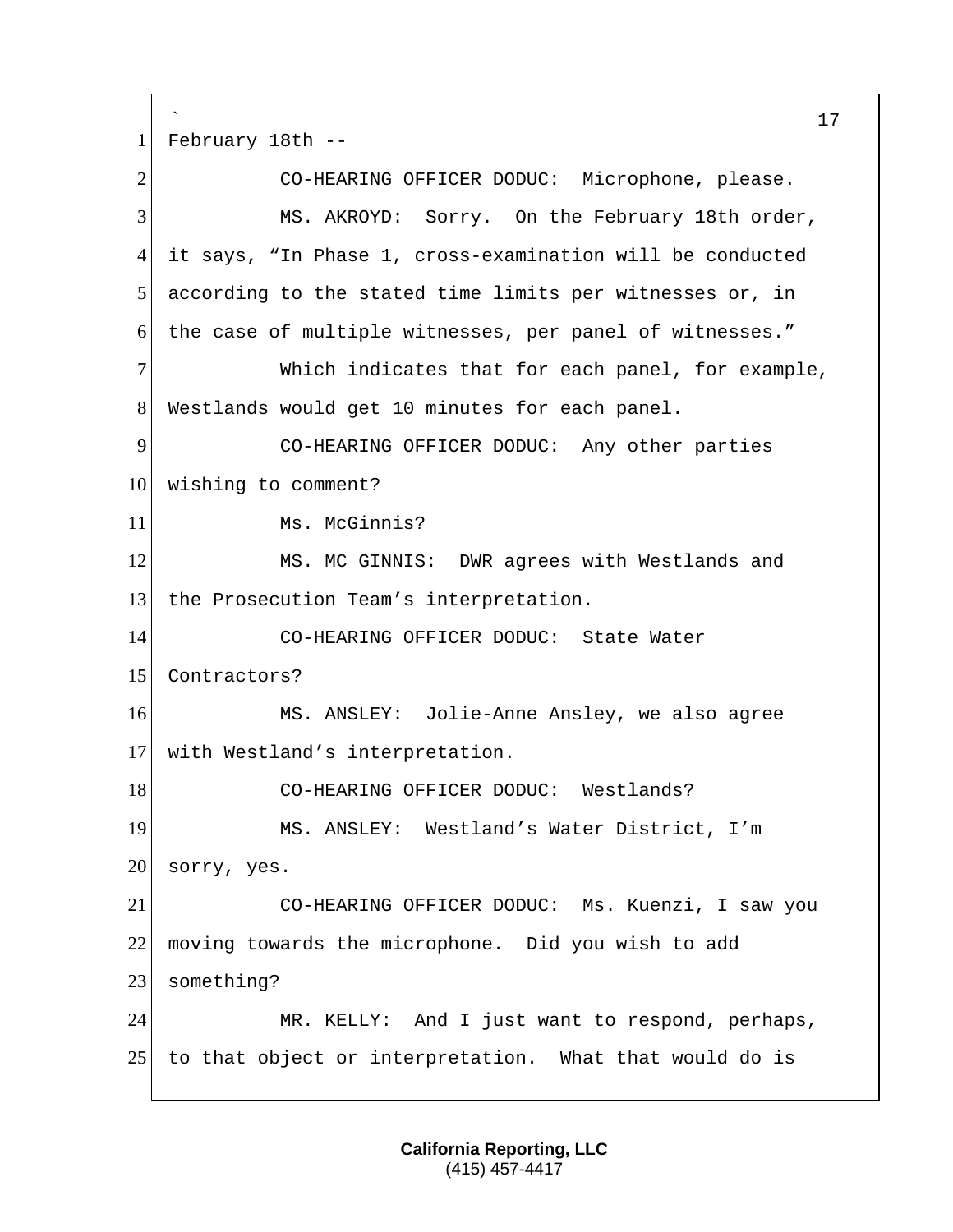` that would mean I have -- that BBID would have an hour and a half, if it was just BBID's case, to put on its case in chief, and then be subject to three hours of cross-4 examination by Mr. Tauriainen, three hours by Ms. Akroyd --5 CO-HEARING OFFICER DODUC: Thank you. MR. KELLY: -- three hours -- CO-HEARING OFFICER DODUC: I understand. 8 MR. KELLY: Thank you. CO-HEARING OFFICER DODUC: I understand. 10 My ruling for now will stand on the interpretation that the time limits are for the entirety of each party's cross-examination of these witnesses. Keep in mind, though, that if I'm understanding my math correctly, for example, Mr. Tauriainen, you had your cross-examination time was 60 minutes. Yes. So, it was 60 minutes for each case in chief and they've combined 17 their cases in chief. 18 So, if my math is correct, you have 60 minutes for cross-examining BBID. You have 60 minutes for cross- examining West Side. And you have 60 minutes -- wait, hold on, on cross. Yes, 60 minutes for cross-examining South 22 Delta. Did I do that right? Yes, my wise counsel has suggested that we break to do some math, given this new arrangement of witnesses. 25 Ms. Zolezzi?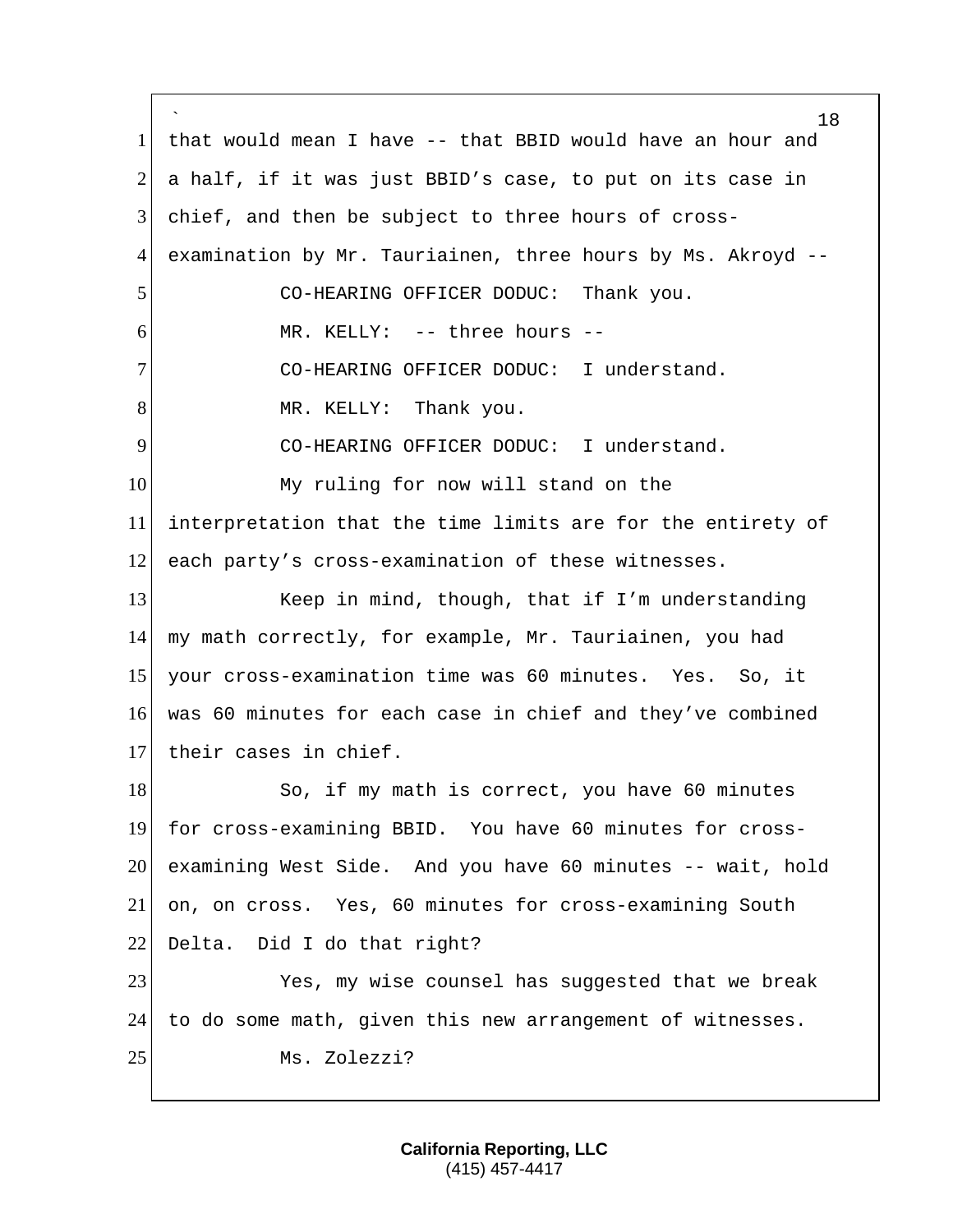` MS. ZOLEZZI: Just to add something, Hearing Officer -- CO-HEARING OFFICER DODUC: Oh, please, simplify. MS. ZOLEZZI: As we've combined our panels, we have combined and used the same witnesses. It would be different if we had multiple witnesses. But we not just have combined our time, we have combined by using the same witnesses. So, allowing them to triple the time to cross- examine, as if we had different witnesses for each party, 10 would seem excessive. CO-HEARING OFFICER DODUC: Right. Well, it's a 12 good thing I brought extra coffee this morning. We will take a break until 9:30, so we can go over the time construct for this new coordinated effort. (Off the record at 9:23 a.m.) (On the record at  $10:03$  a.m.) CO-HEARING OFFICER DODUC: Thank you for your 18 patience. We'll go back on the record. 19 I'm going to announce some change for today's proceedings, in fact, some change for the entire proceeding. We are going to suspend the hearing for today. We will reconvene at 9:00 tomorrow, when we will hear oral arguments on the Motion for Nonsuit or Dismissal. We will allow 45 minutes for respondents to present their oral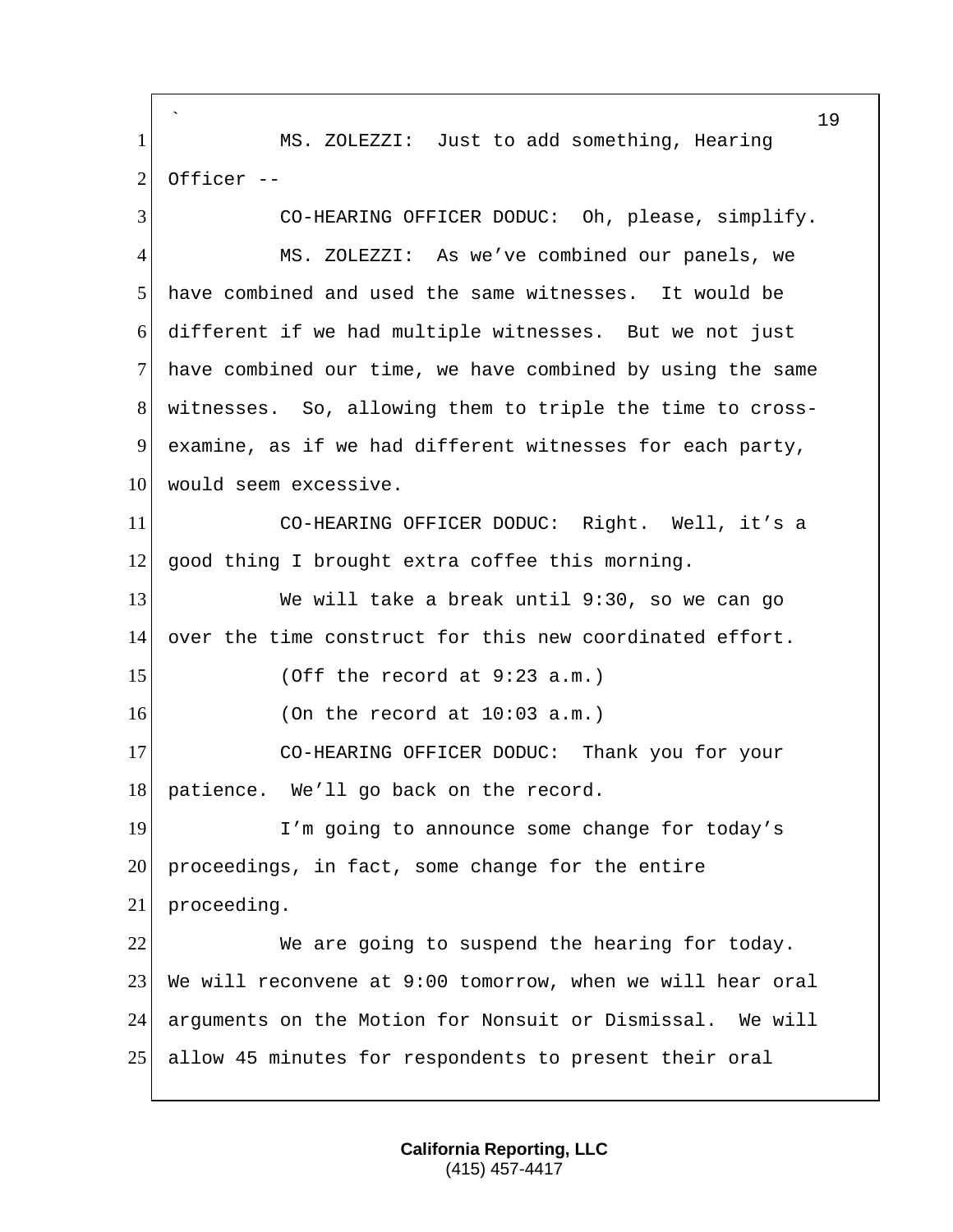`  $20^{\circ}$ 1 arguments. That's a combination, all of you, 45 minutes on 2 the Motion for Dismissal, with citations, references to 3 exhibits, testimony, et cetera, to support your argument. 4 We will then hear 45 minutes from the Prosecution 5 Team and other parties, who are objecting or in opposition 6 to the Motion for Nonsuit. 7 We will then provide five minutes of rebuttal 8 testimony for the moving parties. 9 And a request to BBID, or whomever that is 10 providing the court reporter, if you would, please, make 11 available to all the parties, or at least give them access 12 to arrange for the overnight transcript that has been 13 produced to date. That would be greatly appreciated in 14 helping to move the arguments along tomorrow? 15 MR. KELLY: May, Hearing Officer? 16 CO-HEARING OFFICER DODUC: Yes. 17 MR. KELLY: Dan Kelly, for BBID. Yes, we can do 18 that. We actually already had an agreement with the 19 Prosecution Team, and they've already been provided a copy, 20 I believe, of yesterday's. 21 And just so the record's clear, it's a rough 22 transcript. It's not a certified transcript of the 23 proceeding. But the Prosecution Team has it. Is that 24 correct? And we will provide it to any other party. Will 25 get them a copy.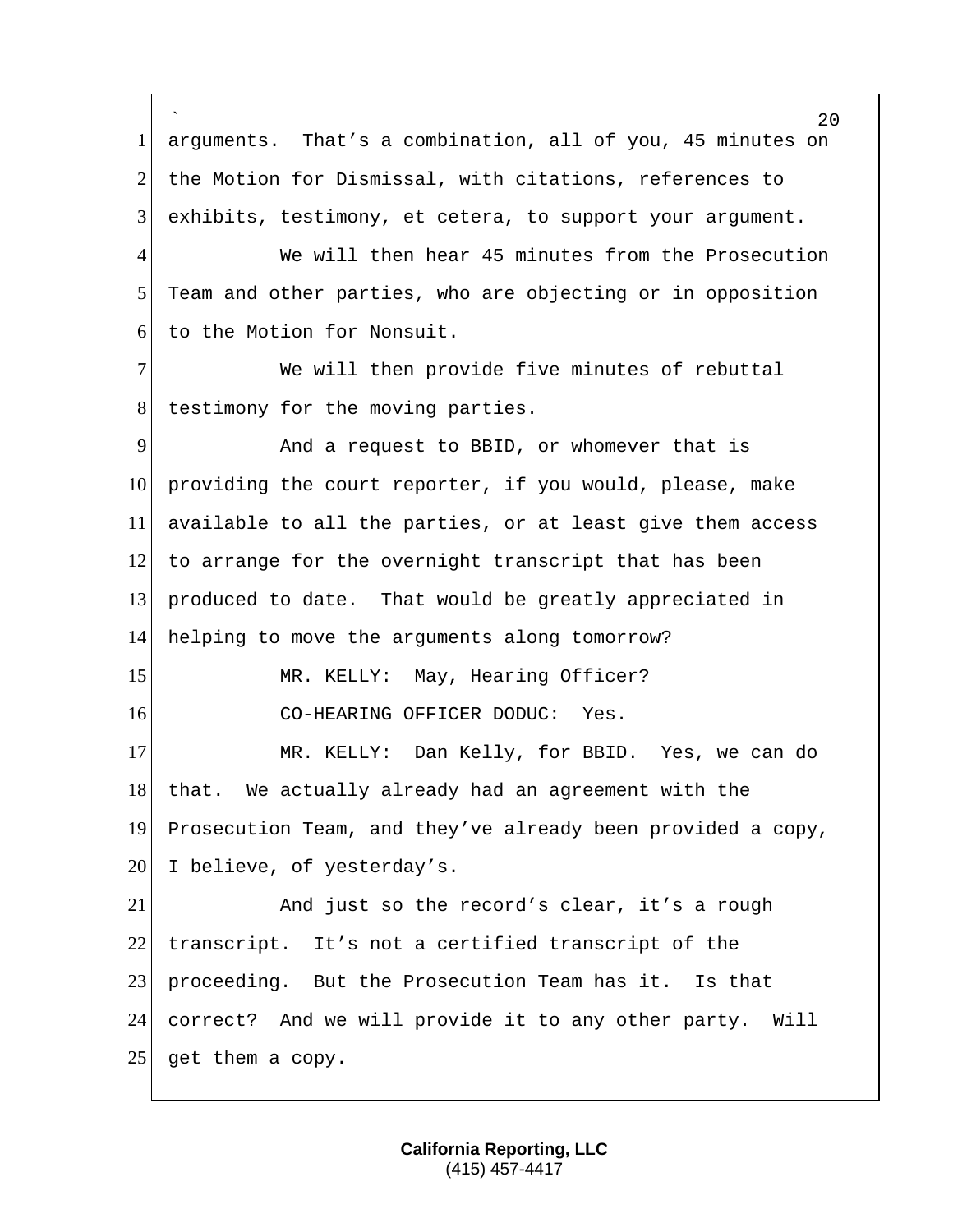` 21 1 CO-HEARING OFFICER DODUC: And to us. 2 MR. KELLY: And we will get you a copy as well,  $3$  yes. 4 CO-HEARING OFFICER DODUC: All right. Any other 5 | questions? Ms. Zolezzi? 6 MS. ZOLEZZI: Hearing Officer, I don't mean to be 7 dense, but the 45 minutes, is that a collective time for 8 the moving party? 9 CO-HEARING OFFICER DODUC: Yes, total for all in 10 favor of the motion. And 45 minutes total in all, in 11 opposition to the motion. 12 MS. ZOLEZZI: Thank you. 13 CO-HEARING OFFICER DODUC: All right, thank you 14 all. 15 MR. KELLY: Thank you.  $16$  (Off the record at  $10:05$  a.m.)  $17$  (On the record at  $10:06$  a.m.) 18 MR. TAURIAINEN: Andrew Tauriainen for the 19 Prosecution Team. 20 CO-HEARING OFFICER DODUC: Hold on. Okay. 21 MR. TAURIAINEN: I would ask, for the sake of 22 clarifying what the motion was this morning, I jotted down 23 some notes, but I want to make sure we address it precisely 24 in argument tomorrow. 25 CO-HEARING OFFICER DODUC: You'll get it in the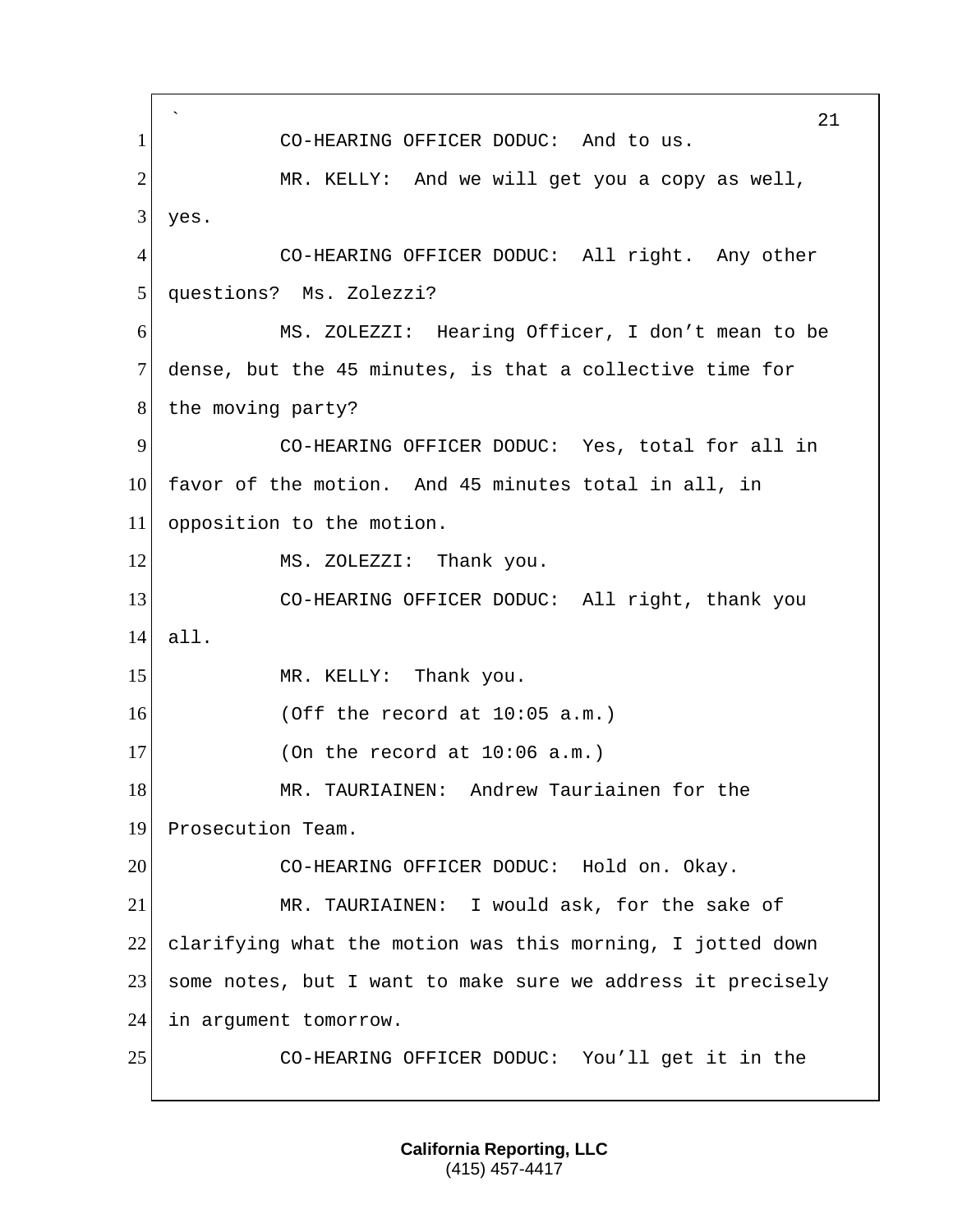```
`
                                                         22
1 transcript.
2 MR. TAURIAINEN: Could we possibly get the rough?
3 CO-HEARING OFFICER DODUC: You'll get it in the
4 transcript. What would the estimated time today be for 
5 that?
6 (Discussion off the record)
7 MR. TAURIAINEN: Much appreciated, thank you.
8 CO-HEARING OFFICER DODUC: Very, very
9 appreciated. Thank you.
10 That's all, folks.
\begin{array}{ccc} \hline \text{11} & \text{12} \\ \hline \end{array}12 (Thereupon the hearing recessed at
13 10:06 a.m.)
14
15
16
17
18
19
20
21
22
23
24
25
```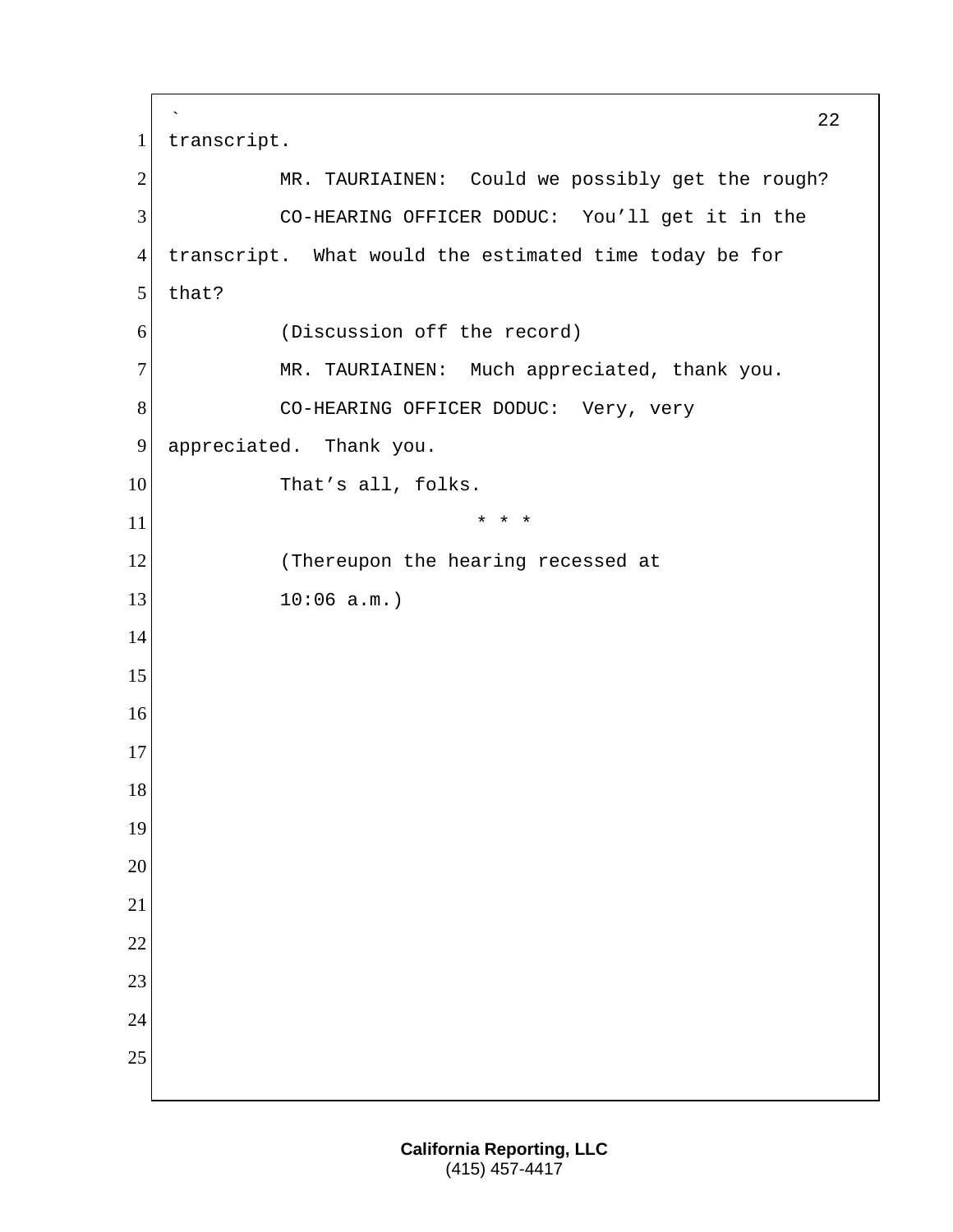#### **REPORTER'S CERTIFICATE**

`

I do hereby certify that the testimony in the foregoing hearing was taken at the time and

place therein stated; that the testimony of said witnesses were reported by me, a certified electronic court reporter and a disinterested person, and was under my supervision thereafter transcribed into typewriting.

And I further certify that I am not of counsel or attorney for either or any of the parties to said hearing nor in any way interested in the outcome of the cause named in said caption.

IN WITNESS WHEREOF, I have hereunto set my hand this 12th day of April, 2016.

PETER PETTY CER\*\*D-493 Notary Public